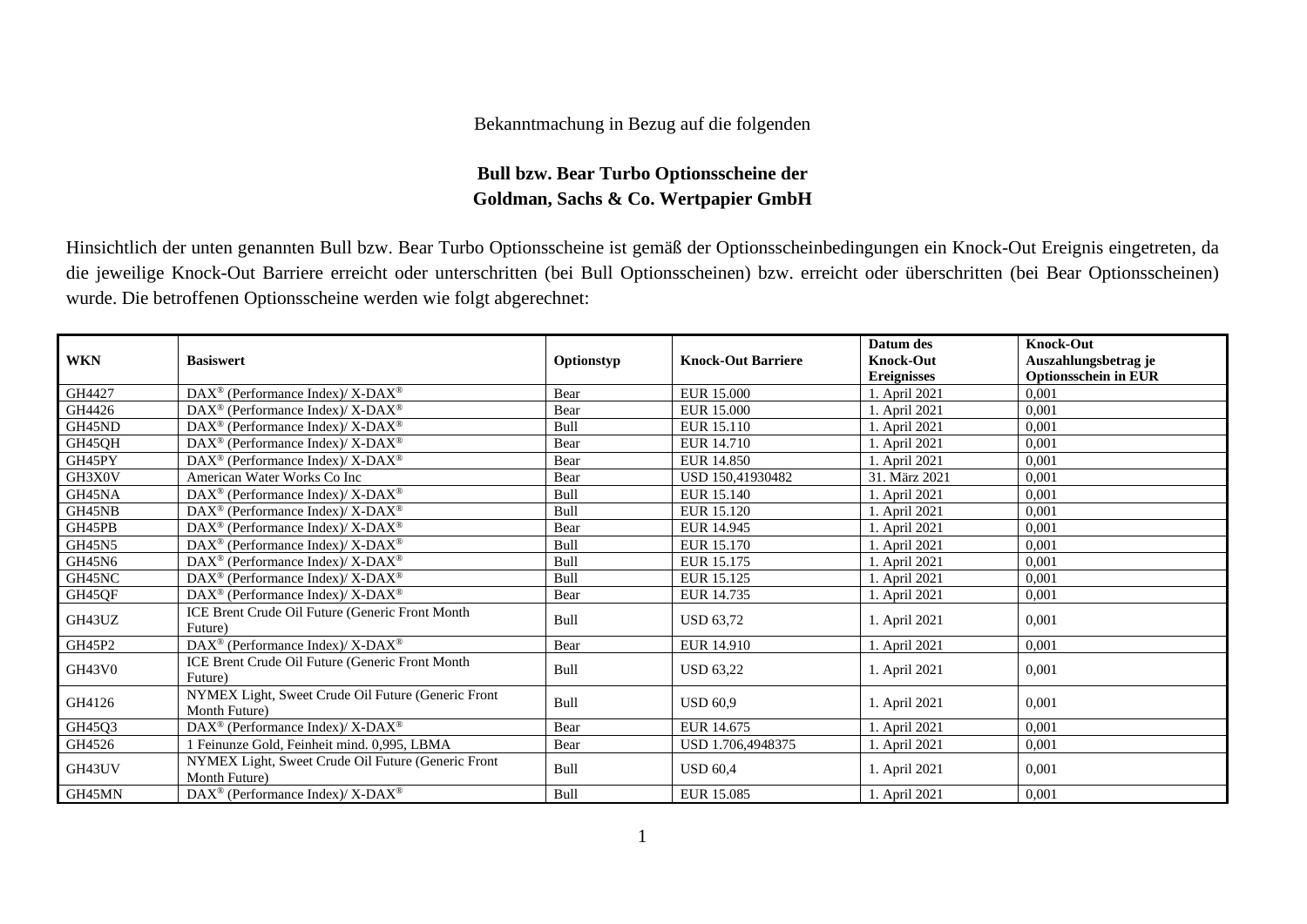|               |                                                              |            |                           | Datum des          | <b>Knock-Out</b>            |
|---------------|--------------------------------------------------------------|------------|---------------------------|--------------------|-----------------------------|
| <b>WKN</b>    | <b>Basiswert</b>                                             | Optionstyp | <b>Knock-Out Barriere</b> | <b>Knock-Out</b>   | Auszahlungsbetrag je        |
|               |                                                              |            |                           | <b>Ereignisses</b> | <b>Optionsschein in EUR</b> |
| GH4527        | 1 Feinunze Gold, Feinheit mind. 0,995, LBMA                  | Bear       | USD 1.714,92344732        | 1. April 2021      | 0,001                       |
| <b>GH452H</b> | 1 Feinunze Silber, Feinheit mind. 0,999                      | Bear       | USD 24,4650375            | 1. April 2021      | 0,001                       |
| GH45NP        | $DAX^{\circledast}$ (Performance Index)/ X-DAX <sup>®</sup>  | Bull       | EUR 15.235                | 1. April 2021      | 0,001                       |
| GH452Q        | 1 Feinunze Gold, Feinheit mind. 0,995, LBMA                  | Bear       | USD 1.710,70714099        | 1. April 2021      | 0,001                       |
| GH45PS        | DAX <sup>®</sup> (Performance Index)/ X-DAX <sup>®</sup>     | Bear       | EUR 14.825                | 1. April 2021      | 0,001                       |
| GH45MQ        | DAX <sup>®</sup> (Performance Index)/ X-DAX <sup>®</sup>     | Bull       | <b>EUR 15.080</b>         | 1. April 2021      | 0,001                       |
| GH45NZ        | $DAX^{\circledast}$ (Performance Index)/ X-DAX <sup>®</sup>  | Bear       | <b>EUR 14.890</b>         | 1. April 2021      | 0,001                       |
| GH45P0        | $DAX^{\circledast}$ (Performance Index)/ X-DAX <sup>®</sup>  | Bear       | EUR 14.905                | 1. April 2021      | 0,001                       |
| GH45Q1        | $DAX^{\circledast}$ (Performance Index)/ X-DAX <sup>®</sup>  | Bear       | EUR 14.860                | 1. April 2021      | 0,001                       |
| GH45MT        | DAX <sup>®</sup> (Performance Index)/ X-DAX <sup>®</sup>     | Bull       | EUR 15.055                | 1. April 2021      | 0,001                       |
| GH45NU        | $DAX^{\circledast}$ (Performance Index)/ X-DAX <sup>®</sup>  | Bull       | <b>EUR 15.200</b>         | 1. April 2021      | 0.001                       |
| GH45PV        | DAX <sup>®</sup> (Performance Index)/ X-DAX <sup>®</sup>     | Bear       | EUR 14.840                | 1. April 2021      | 0,001                       |
| GH45NK        | DAX <sup>®</sup> (Performance Index)/ X-DAX <sup>®</sup>     | Bull       | EUR 15.245                | 1. April 2021      | 0,001                       |
| GH45PM        | $DAX^{\circledast}$ (Performance Index)/ X-DAX <sup>®</sup>  | Bear       | EUR 14.810                | 1. April 2021      | 0,001                       |
| GH45PH        | $DAX^{\circledast}$ (Performance Index)/ X-DAX <sup>®</sup>  | Bear       | EUR 14.780                | 1. April 2021      | 0,001                       |
| GH45QL        | DAX <sup>®</sup> (Performance Index)/ X-DAX <sup>®</sup>     | Bear       | EUR 14.750                | 1. April 2021      | 0,001                       |
| GH45N3        | $DAX^{\circledast}$ (Performance Index)/ X-DAX <sup>®</sup>  | Bull       | EUR 15.180                | 1. April 2021      | 0,001                       |
| GH45P4        | $DAX^{\circledcirc}$ (Performance Index)/ X-DAX <sup>®</sup> | Bull       | EUR 15.160                | 1. April 2021      | 0,001                       |
| GH45QN        | DAX <sup>®</sup> (Performance Index)/ X-DAX <sup>®</sup>     | Bear       | EUR 14.730                | 1. April 2021      | 0,001                       |
| <b>GH45N8</b> | $DAX^{\circledast}$ (Performance Index)/ X-DAX <sup>®</sup>  | Bull       | EUR 15.145                | 1. April 2021      | 0,001                       |
| GH45N9        | DAX <sup>®</sup> (Performance Index)/ X-DAX <sup>®</sup>     | Bull       | EUR 15.135                | 1. April 2021      | 0,001                       |
| GH45PA        | $DAX^{\circledast}$ (Performance Index)/ X-DAX <sup>®</sup>  | Bear       | EUR 14.960                | 1. April 2021      | 0,001                       |
| GH45MW        | $DAX^{\circledast}$ (Performance Index)/ X-DAX <sup>®</sup>  | Bull       | EUR 15.035                | 1. April 2021      | 0,001                       |
| GH45MX        | $DAX^{\circledast}$ (Performance Index)/ X-DAX <sup>®</sup>  | Bull       | EUR 15.045                | 1. April 2021      | 0,001                       |
| GH45MR        | $DAX^{\circledast}$ (Performance Index)/ X-DAX <sup>®</sup>  | Bull       | EUR 15.070                | 1. April 2021      | 0,001                       |
| GH45MY        | $DAX^{\circledast}$ (Performance Index)/ X-DAX <sup>®</sup>  | Bull       | EUR 15.025                | 1. April 2021      | 0,001                       |
| GH45MZ        | $DAX^{\circledast}$ (Performance Index)/ X-DAX <sup>®</sup>  | Bull       | EUR 15.030                | 1. April 2021      | 0,001                       |
| GH45MP        | $DAX^{\circledast}$ (Performance Index)/ X-DAX <sup>®</sup>  | Bull       | EUR 15.075                | 1. April 2021      | 0,001                       |
| GH45N4        | $DAX^{\circledast}$ (Performance Index)/ X-DAX <sup>®</sup>  | Bull       | EUR 15.155                | 1. April 2021      | 0,001                       |
| GH45N7        | DAX <sup>®</sup> (Performance Index)/ X-DAX <sup>®</sup>     | Bull       | EUR 15.150                | 1. April 2021      | 0,001                       |
| GH45MS        | $DAX^{\circledast}$ (Performance Index)/ X-DAX <sup>®</sup>  | Bull       | EUR 15.060                | 1. April 2021      | 0,001                       |
| GH45NH        | DAX <sup>®</sup> (Performance Index)/ X-DAX <sup>®</sup>     | Bull       | EUR 15.265                | 1. April 2021      | 0.001                       |
| GH45NJ        | $DAX^{\circledast}$ (Performance Index)/ X-DAX <sup>®</sup>  | Bull       | EUR 15.095                | 1. April 2021      | 0,001                       |
| GH45NE        | DAX <sup>®</sup> (Performance Index)/ X-DAX <sup>®</sup>     | Bull       | EUR 15.130                | 1. April 2021      | 0,001                       |
| GH45MU        | $DAX^{\circledast}$ (Performance Index)/ X-DAX <sup>®</sup>  | Bull       | <b>EUR 15.040</b>         | 1. April 2021      | 0,001                       |
| GH45MV        | DAX <sup>®</sup> (Performance Index)/X-DAX <sup>®</sup>      | Bull       | EUR 15.065                | 1. April 2021      | 0,001                       |
| GH45NM        | DAX <sup>®</sup> (Performance Index)/ X-DAX <sup>®</sup>     | Bull       | EUR 15.260                | 1. April 2021      | 0,001                       |
| GH45NN        | $DAX^{\circledast}$ (Performance Index)/ X-DAX <sup>®</sup>  | Bull       | EUR 15.255                | 1. April 2021      | 0,001                       |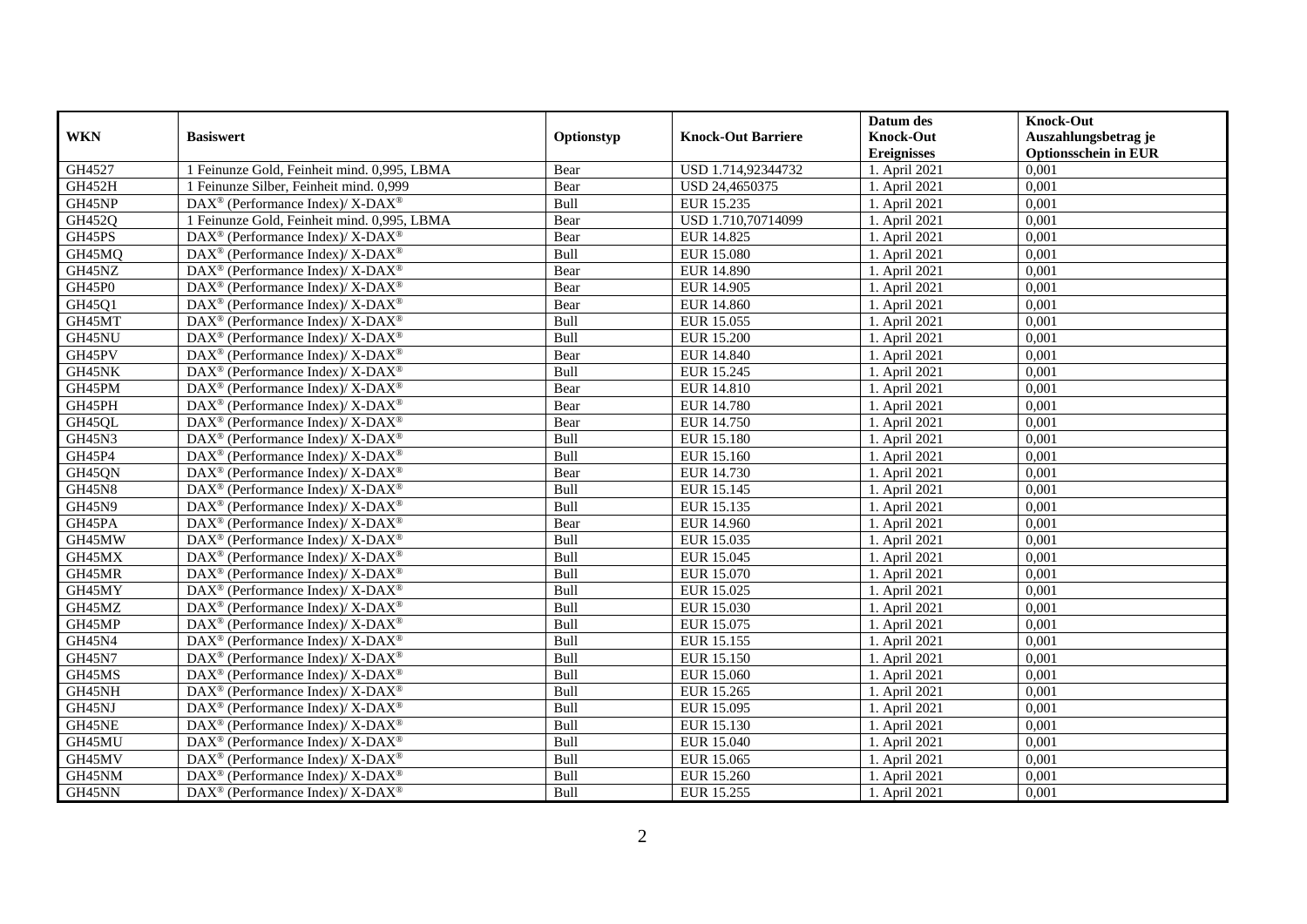|               |                                                             |            |                           | Datum des          | <b>Knock-Out</b>            |
|---------------|-------------------------------------------------------------|------------|---------------------------|--------------------|-----------------------------|
| <b>WKN</b>    | <b>Basiswert</b>                                            | Optionstyp | <b>Knock-Out Barriere</b> | <b>Knock-Out</b>   | Auszahlungsbetrag je        |
|               |                                                             |            |                           | <b>Ereignisses</b> | <b>Optionsschein in EUR</b> |
| <b>GH45N1</b> | DAX <sup>®</sup> (Performance Index)/ X-DAX <sup>®</sup>    | Bull       | EUR 15.165                | 1. April 2021      | 0,001                       |
| GH45NX        | DAX <sup>®</sup> (Performance Index)/ X-DAX <sup>®</sup>    | Bear       | <b>EUR 14.880</b>         | 1. April 2021      | 0,001                       |
| GH45NY        | DAX <sup>®</sup> (Performance Index)/ X-DAX <sup>®</sup>    | Bear       | EUR 14.895                | 1. April 2021      | 0,001                       |
| GH45NR        | DAX <sup>®</sup> (Performance Index)/ X-DAX <sup>®</sup>    | Bull       | <b>EUR 15.220</b>         | 1. April 2021      | 0,001                       |
| GH45NS        | DAX <sup>®</sup> (Performance Index)/ X-DAX <sup>®</sup>    | Bull       | <b>EUR 15.205</b>         | 1. April 2021      | 0,001                       |
| GH45N2        | DAX <sup>®</sup> (Performance Index)/ X-DAX <sup>®</sup>    | Bull       | EUR 15.185                | 1. April 2021      | 0,001                       |
| GH45NL        | DAX <sup>®</sup> (Performance Index)/ X-DAX <sup>®</sup>    | Bull       | EUR 15.090                | 1. April 2021      | 0,001                       |
| GH45NQ        | DAX <sup>®</sup> (Performance Index)/ X-DAX <sup>®</sup>    | Bull       | EUR 15.230                | 1. April 2021      | 0,001                       |
| GH45NF        | DAX <sup>®</sup> (Performance Index)/ X-DAX <sup>®</sup>    | Bull       | EUR 15.105                | 1. April 2021      | 0,001                       |
| GH45NG        | DAX <sup>®</sup> (Performance Index)/ X-DAX <sup>®</sup>    | Bull       | <b>EUR 15.100</b>         | 1. April 2021      | 0,001                       |
| GH45P5        | DAX <sup>®</sup> (Performance Index)/ X-DAX <sup>®</sup>    | Bear       | EUR 14.920                | 1. April 2021      | 0,001                       |
| GH45P6        | DAX <sup>®</sup> (Performance Index)/ X-DAX <sup>®</sup>    | Bear       | EUR 14.935                | 1. April 2021      | 0,001                       |
| GH45P7        | DAX <sup>®</sup> (Performance Index)/ X-DAX <sup>®</sup>    | Bear       | EUR 14.930                | 1. April 2021      | 0,001                       |
| <b>GH45P8</b> | DAX <sup>®</sup> (Performance Index)/ X-DAX <sup>®</sup>    | Bear       | <b>EUR 14.940</b>         | 1. April 2021      | 0,001                       |
| GH45P9        | DAX <sup>®</sup> (Performance Index)/ X-DAX <sup>®</sup>    | Bear       | EUR 14.950                | 1. April 2021      | 0,001                       |
| GH45PD        | DAX <sup>®</sup> (Performance Index)/ X-DAX <sup>®</sup>    | Bear       | EUR 14.965                | 1. April 2021      | 0,001                       |
| GH45PE        | DAX <sup>®</sup> (Performance Index)/ X-DAX <sup>®</sup>    | Bear       | EUR 14.775                | 1. April 2021      | 0,001                       |
| GH45PK        | DAX <sup>®</sup> (Performance Index)/ X-DAX <sup>®</sup>    | Bull       | EUR 15.115                | 1. April 2021      | 0,001                       |
| GH45PL        | $DAX^{\circledast}$ (Performance Index)/ X-DAX <sup>®</sup> | Bear       | EUR 14.795                | 1. April 2021      | 0,001                       |
| GH45NT        | DAX <sup>®</sup> (Performance Index)/ X-DAX <sup>®</sup>    | Bull       | EUR 15.215                | 1. April 2021      | 0,001                       |
| GH45PF        | DAX <sup>®</sup> (Performance Index)/ X-DAX <sup>®</sup>    | Bear       | EUR 14.785                | 1. April 2021      | 0,001                       |
| GH45PG        | DAX <sup>®</sup> (Performance Index)/ X-DAX <sup>®</sup>    | Bear       | <b>EUR 14.790</b>         | 1. April 2021      | 0,001                       |
| GH45NV        | DAX <sup>®</sup> (Performance Index)/ X-DAX <sup>®</sup>    | Bull       | EUR 15.210                | 1. April 2021      | 0,001                       |
| GH45NW        | DAX <sup>®</sup> (Performance Index)/ X-DAX <sup>®</sup>    | Bull       | EUR 15.190                | 1. April 2021      | 0,001                       |
| GH45PP        | DAX <sup>®</sup> (Performance Index)/ X-DAX <sup>®</sup>    | Bear       | <b>EUR 14.805</b>         | 1. April 2021      | 0,001                       |
| GH45PQ        | DAX <sup>®</sup> (Performance Index)/ X-DAX <sup>®</sup>    | Bear       | EUR 14.815                | 1. April 2021      | 0,001                       |
| GH45P1        | DAX <sup>®</sup> (Performance Index)/ X-DAX <sup>®</sup>    | Bear       | <b>EUR 14.900</b>         | 1. April 2021      | 0.001                       |
| GH45PZ        | DAX <sup>®</sup> (Performance Index)/ X-DAX <sup>®</sup>    | Bear       | EUR 14.855                | 1. April 2021      | 0,001                       |
| GH45Q0        | DAX <sup>®</sup> (Performance Index)/ X-DAX <sup>®</sup>    | Bear       | EUR 14.865                | 1. April 2021      | 0,001                       |
| GH45PT        | DAX <sup>®</sup> (Performance Index)/ X-DAX <sup>®</sup>    | Bear       | EUR 14.830                | 1. April 2021      | 0,001                       |
| GH45PU        | $DAX^{\circledast}$ (Performance Index)/ X-DAX <sup>®</sup> | Bear       | EUR 14.835                | 1. April 2021      | 0,001                       |
| GH45Q2        | $DAX^{\circledast}$ (Performance Index)/ X-DAX <sup>®</sup> | Bear       | EUR 14.870                | 1. April 2021      | 0,001                       |
| GH45P3        | DAX <sup>®</sup> (Performance Index)/ X-DAX <sup>®</sup>    | Bear       | EUR 14.915                | 1. April 2021      | 0,001                       |
| GH45Q5        | DAX <sup>®</sup> (Performance Index)/ X-DAX <sup>®</sup>    | Bear       | EUR 14.690                | 1. April 2021      | 0,001                       |
| GH45Q6        | DAX <sup>®</sup> (Performance Index)/ X-DAX <sup>®</sup>    | Bear       | EUR 14.685                | 1. April 2021      | 0,001                       |
| GH45PR        | DAX <sup>®</sup> (Performance Index)/ X-DAX <sup>®</sup>    | Bear       | <b>EUR 14.820</b>         | 1. April 2021      | 0,001                       |
| GH45PC        | DAX <sup>®</sup> (Performance Index)/ X-DAX <sup>®</sup>    | Bear       | EUR 14.955                | 1. April 2021      | 0,001                       |
| GH45QD        | DAX <sup>®</sup> (Performance Index)/ X-DAX <sup>®</sup>    | Bear       | EUR 14.715                | 1. April 2021      | 0,001                       |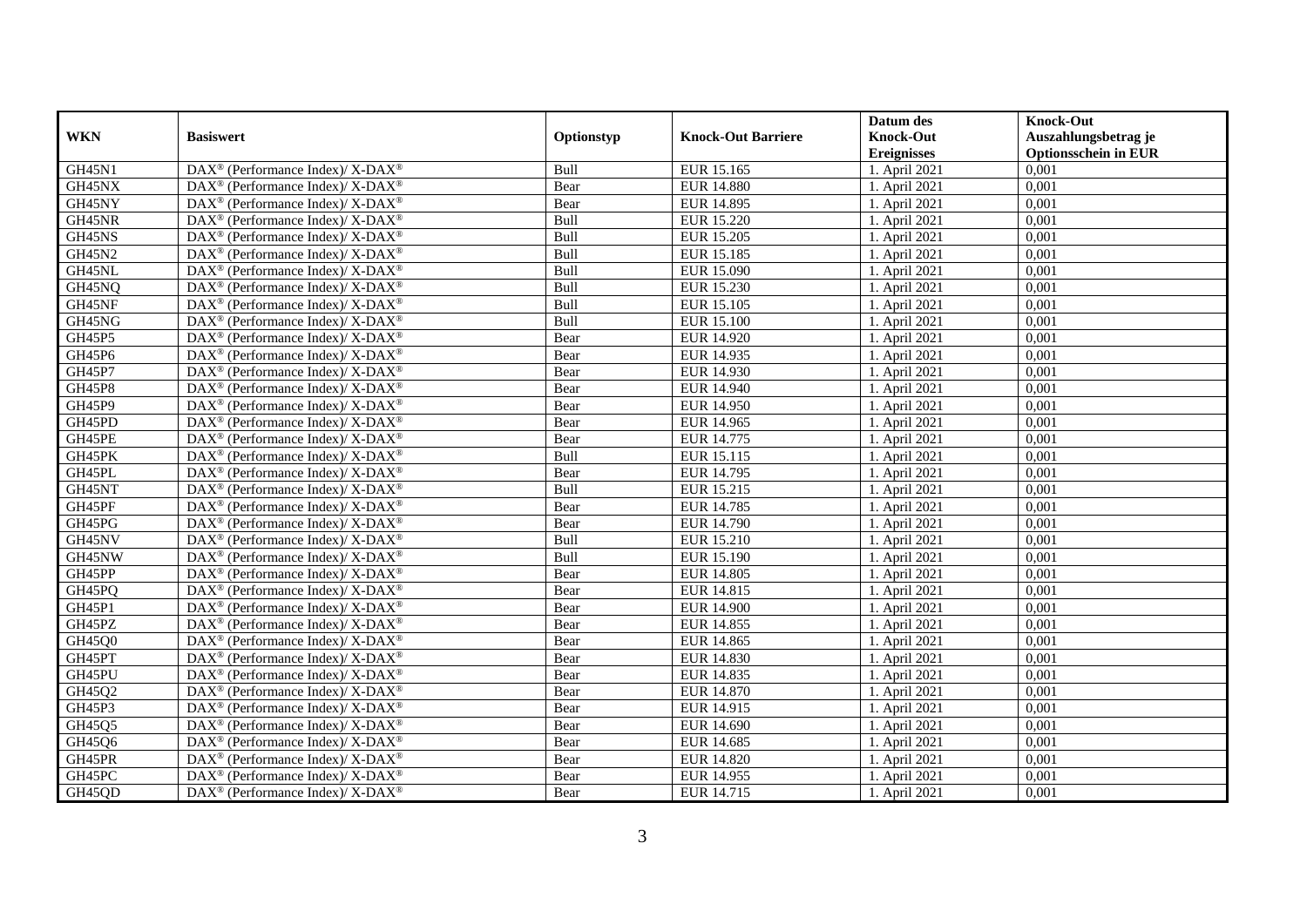|               |                                                              |            |                           | Datum des          | <b>Knock-Out</b>            |
|---------------|--------------------------------------------------------------|------------|---------------------------|--------------------|-----------------------------|
| <b>WKN</b>    | <b>Basiswert</b>                                             | Optionstyp | <b>Knock-Out Barriere</b> | <b>Knock-Out</b>   | Auszahlungsbetrag je        |
|               |                                                              |            |                           | <b>Ereignisses</b> | <b>Optionsschein in EUR</b> |
| GH45QE        | DAX <sup>®</sup> (Performance Index)/ X-DAX <sup>®</sup>     | Bear       | EUR 14.725                | 1. April 2021      | 0,001                       |
| GH45PJ        | $DAX^{\circledast}$ (Performance Index)/ X-DAX <sup>®</sup>  | Bear       | <b>EUR 14.800</b>         | 1. April 2021      | 0,001                       |
| GH45Q7        | $DAX^{\circledast}$ (Performance Index)/ X-DAX <sup>®</sup>  | Bear       | <b>EUR 14.680</b>         | 1. April 2021      | 0,001                       |
| GH45Q8        | $DAX^{\circledast}$ (Performance Index)/ X-DAX <sup>®</sup>  | Bear       | EUR 14.705                | 1. April 2021      | 0.001                       |
| GH45QA        | DAX <sup>®</sup> (Performance Index)/ X-DAX <sup>®</sup>     | Bear       | EUR 14.875                | 1. April 2021      | 0,001                       |
| GH45QB        | DAX <sup>®</sup> (Performance Index)/ X-DAX <sup>®</sup>     | Bear       | EUR 14.695                | 1. April 2021      | 0,001                       |
| GH45QC        | DAX <sup>®</sup> (Performance Index)/ X-DAX <sup>®</sup>     | Bear       | <b>EUR 14.700</b>         | 1. April 2021      | 0,001                       |
| GH45QG        | $DAX^{\circledast}$ (Performance Index)/ X-DAX <sup>®</sup>  | Bear       | EUR 14.720                | 1. April 2021      | 0,001                       |
| GH45PW        | $DAX^{\circledast}$ (Performance Index)/ X-DAX <sup>®</sup>  | Bear       | EUR 14.845                | 1. April 2021      | 0,001                       |
| GH45QM        | $DAX^{\circledast}$ (Performance Index)/ X-DAX <sup>®</sup>  | Bear       | EUR 14.760                | 1. April 2021      | 0,001                       |
| GH45QJ        | DAX <sup>®</sup> (Performance Index)/ X-DAX <sup>®</sup>     | Bear       | EUR 14.740                | 1. April 2021      | 0,001                       |
| GH45QR        | DAX <sup>®</sup> (Performance Index)/ X-DAX <sup>®</sup>     | Bull       | EUR 15.250                | 1. April 2021      | 0,001                       |
| GH45QS        | $DAX^{\circledast}$ (Performance Index)/ X-DAX <sup>®</sup>  | Bear       | EUR 14.745                | 1. April 2021      | 0,001                       |
| GH45Q4        | $DAX^{\circledast}$ (Performance Index)/ X-DAX <sup>®</sup>  | Bull       | EUR 15.050                | 1. April 2021      | 0,001                       |
| GH45QV        | $DAX^{\circledast}$ (Performance Index)/ X-DAX <sup>®</sup>  | Bear       | EUR 14.885                | 1. April 2021      | 0,001                       |
| GH45QW        | DAX <sup>®</sup> (Performance Index)/ X-DAX <sup>®</sup>     | Bear       | EUR 14.925                | 1. April 2021      | 0,001                       |
| GH45QP        | $DAX^{\circledast}$ (Performance Index)/ X-DAX <sup>®</sup>  | Bear       | EUR 14.770                | 1. April 2021      | 0,001                       |
| <b>GH45QQ</b> | $DAX^{\circledcirc}$ (Performance Index)/ X-DAX <sup>®</sup> | Bear       | EUR 14.765                | 1. April 2021      | 0.001                       |
| GH45QT        | $DAX^{\circledast}$ (Performance Index)/ X-DAX <sup>®</sup>  | Bull       | <b>EUR 15.240</b>         | 1. April 2021      | 0,001                       |
| GH45QU        | DAX <sup>®</sup> (Performance Index)/ X-DAX <sup>®</sup>     | Bull       | EUR 15.195                | 1. April 2021      | 0,001                       |
| GH45QK        | DAX <sup>®</sup> (Performance Index)/ X-DAX <sup>®</sup>     | Bear       | EUR 14.755                | 1. April 2021      | 0.001                       |
| GH45QY        | $DAX^{\circledast}$ (Performance Index)/ X-DAX <sup>®</sup>  | Bull       | EUR 15.225                | 1. April 2021      | 0,001                       |
| GH2KNL        | $DAX^{\circledast}$ (Performance Index)                      | Bear       | EUR 15.050                | 1. April 2021      | 0,001                       |
| GH30AM        | DAX <sup>®</sup> (Performance Index)                         | Bear       | EUR 15.050                | 1. April 2021      | 0,001                       |
| GH3B48        | $DAX^{\circledcirc}$ (Performance Index)                     | Bear       | EUR 15.050                | 1. April 2021      | 0.001                       |
| GF9JTN        | EURO STOXX 50 <sup>®</sup> Index (Price EUR)                 | Bear       | EUR 3.929,98282823        | 1. April 2021      | 0,001                       |
| GH0Z02        | DAX <sup>®</sup> (Performance Index)                         | Bear       | <b>EUR 15.050</b>         | 1. April 2021      | 0,001                       |
| GH09GG        | $DAX^{\circledR}$ (Performance Index)                        | Bear       | EUR 15.043,06481906       | 1. April 2021      | 0,001                       |
| GH45J7        | $DAX^{\circledast}$ (Performance Index)                      | Bull       | EUR 15.090                | 1. April 2021      | 0,001                       |
| <b>GH45K8</b> | $DAX^{\circledast}$ (Performance Index)                      | Bear       | EUR 14.855                | 1. April 2021      | 0,001                       |
| GH45K9        | $DAX^{\circledast}$ (Performance Index)                      | Bear       | EUR 14.885                | 1. April 2021      | 0,001                       |
| GH40PJ        | $DAX^{\circledcirc}$ (Performance Index)                     | Bear       | EUR 15.040                | 1. April 2021      | 0.001                       |
| GH45LA        | $DAX^{\circledR}$ (Performance Index)                        | Bull       | EUR 15.135                | 1. April 2021      | 0,001                       |
| GB45TC        | EURO STOXX 50 <sup>®</sup> Index (Price EUR)                 | Bear       | EUR 3.934,13562739        | 1. April 2021      | 0,001                       |
| GH40PK        | DAX <sup>®</sup> (Performance Index)                         | Bear       | EUR 15.040                | 1. April 2021      | 0,001                       |
| GH45LB        | $DAX^{\circledcirc}$ (Performance Index)                     | Bull       | <b>EUR 15.190</b>         | 1. April 2021      | 0,001                       |
| GH40PF        | $DAX^{\circledast}$ (Performance Index)                      | Bear       | EUR 15.050                | 1. April 2021      | 0,001                       |
| GH45JN        | $DAX^{\circledast}$ (Performance Index)                      | Bull       | EUR 15.050                | 1. April 2021      | 0,001                       |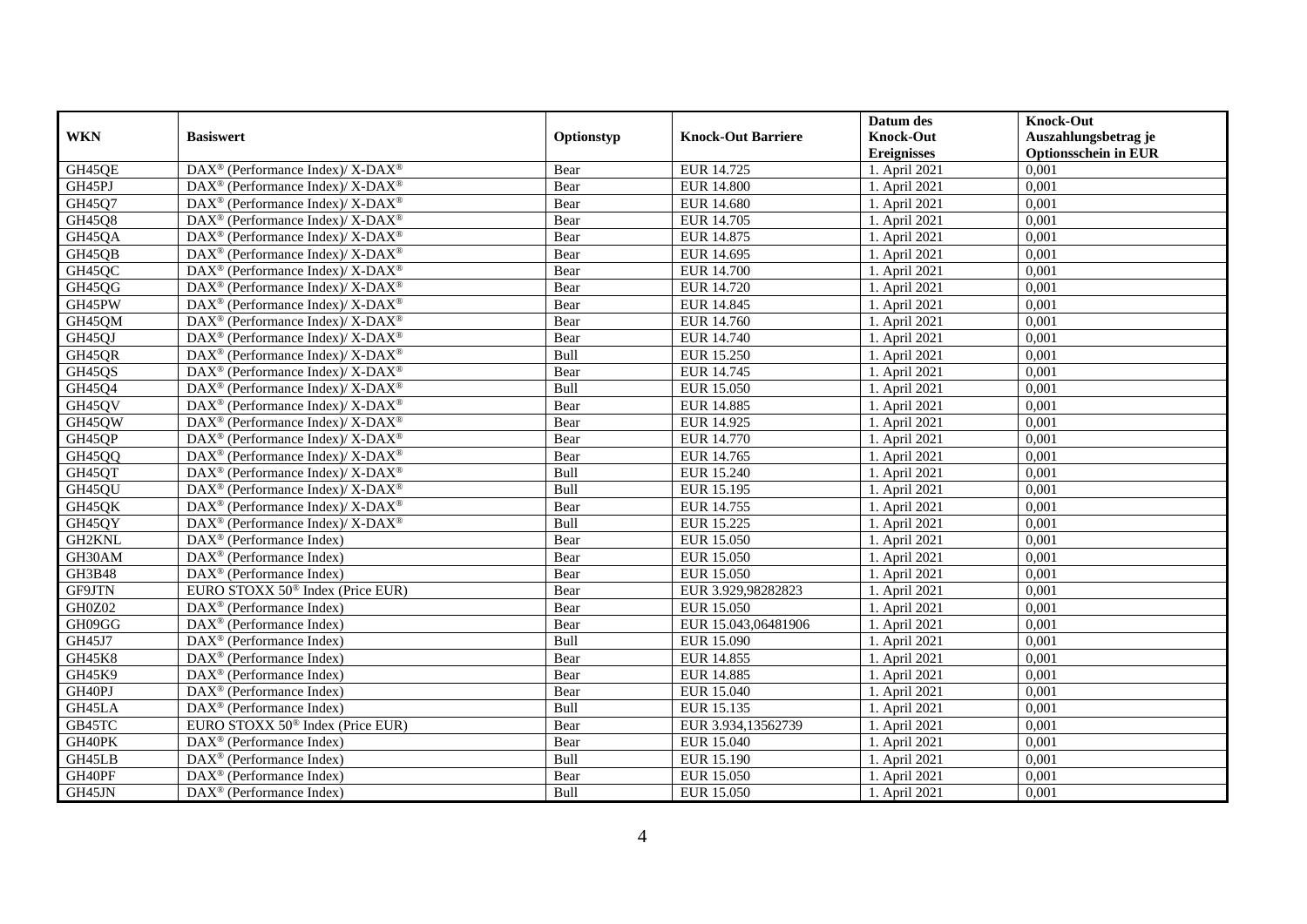|               |                                                                           |            |                           | Datum des          | <b>Knock-Out</b>            |
|---------------|---------------------------------------------------------------------------|------------|---------------------------|--------------------|-----------------------------|
| <b>WKN</b>    | <b>Basiswert</b>                                                          | Optionstyp | <b>Knock-Out Barriere</b> | <b>Knock-Out</b>   | Auszahlungsbetrag je        |
|               |                                                                           |            |                           | <b>Ereignisses</b> | <b>Optionsschein in EUR</b> |
| <b>GH45A8</b> | GlaxoSmithKline plc                                                       | Bull       | GBP 12,93                 | 1. April 2021      | 0,001                       |
| GH40PG        | $DAX^{\circledR}$ (Performance Index)                                     | Bear       | EUR 15.040                | 1. April 2021      | 0,001                       |
| GH45KR        | $DAX^{\circledcirc}$ (Performance Index)                                  | Bear       | EUR 14.945                | 1. April 2021      | 0,001                       |
| GH45CL        | Lonza Group AG                                                            | Bear       | CHF 536,67                | 1. April 2021      | 0,001                       |
| GH3RWC        | <b>SAP SE</b>                                                             | Bear       | EUR 104,61344201          | 1. April 2021      | 0,001                       |
| GH40PH        | DAX <sup>®</sup> (Performance Index)                                      | Bear       | EUR 15.040                | 1. April 2021      | 0,001                       |
| GH45DP        | HSBC Holdings plc                                                         | Bull       | GBP 4,23                  | 1. April 2021      | 0,001                       |
| GH45LS        | DAX <sup>®</sup> (Performance Index)                                      | Bull       | EUR 15.160                | 1. April 2021      | 0,001                       |
| GH3RWJ        | <b>SAP SE</b>                                                             | Bear       | EUR 105,13291289          | 1. April 2021      | 0,001                       |
| GH40PL        | DAX <sup>®</sup> (Performance Index)                                      | Bear       | EUR 15.040                | 1. April 2021      | 0,001                       |
| GH45LT        | DAX <sup>®</sup> (Performance Index)                                      | Bear       | EUR 14.735                | 1. April 2021      | 0,001                       |
| GH40PM        | DAX <sup>®</sup> (Performance Index)                                      | Bear       | EUR 15.030                | 1. April 2021      | 0,001                       |
| GH45PX        | $DAX^{\circledR}$ (Performance Index)                                     | Bull       | EUR 15.170                | 1. April 2021      | 0.001                       |
| GH36HH        | DAX <sup>®</sup> (Performance Index)/ X-DAX <sup>®</sup>                  | Bear       | EUR 15.054,21018462       | 1. April 2021      | 0,001                       |
| <b>GD8F98</b> | DAX <sup>®</sup> (Performance Index)                                      | Bear       | EUR 15.030,79632583       | 1. April 2021      | 0,001                       |
| GH40PN        | DAX <sup>®</sup> (Performance Index)                                      | Bear       | EUR 15.030                | 1. April 2021      | 0,001                       |
| GH45J2        | DAX <sup>®</sup> (Performance Index)                                      | Bull       | EUR 15.085                | 1. April 2021      | 0,001                       |
| GH36HJ        | $DAX^{\circledast}$ (Performance Index)/ $\overline{X-DAX^{\circledast}}$ | Bear       | EUR 15.061,4657355        | 1. April 2021      | 0.001                       |
| <b>GH0GGB</b> | $AEX-Index^{\circledR}$                                                   | Bear       | EUR 704,81895646          | 1. April 2021      | 0,001                       |
| GH1ZN5        | DAX <sup>®</sup> (Performance Index)                                      | Bear       | EUR 15.052,79946263       | 1. April 2021      | 0,001                       |
| GH40PP        | DAX <sup>®</sup> (Performance Index)                                      | Bear       | EUR 15.030                | 1. April 2021      | 0,001                       |
| GH45J3        | DAX <sup>®</sup> (Performance Index)                                      | Bull       | EUR 15.055                | 1. April 2021      | 0,001                       |
| <b>GH0GGC</b> | $AEX-Index^{\circledR}$                                                   | Bear       | EUR 705,50443609          | 1. April 2021      | 0,001                       |
| GH45K4        | DAX <sup>®</sup> (Performance Index)                                      | Bear       | <b>EUR 14.890</b>         | 1. April 2021      | 0,001                       |
| GH0GGD        | $AEX-Index^{\circledR}$                                                   | Bear       | EUR 706,1402433           | 1. April 2021      | 0,001                       |
| GH45K5        | DAX <sup>®</sup> (Performance Index)                                      | Bear       | EUR 14.840                | 1. April 2021      | 0,001                       |
| <b>GH0GGE</b> | $AEX-Index^{\circledR}$                                                   | Bear       | EUR 707,45159569          | 1. April 2021      | 0,001                       |
| GH45L6        | DAX <sup>®</sup> (Performance Index)                                      | Bull       | EUR 15.185                | 1. April 2021      | 0,001                       |
| GH45EJ        | Prudential plc                                                            | Bull       | GBP 15,41                 | 1. April 2021      | 0,001                       |
| <b>GH0GGF</b> | $AEX-Index^{\circledR}$                                                   | Bear       | EUR 706,82572294          | 1. April 2021      | 0,001                       |
| GH45L7        | DAX <sup>®</sup> (Performance Index)                                      | Bull       | EUR 15.195                | 1. April 2021      | 0,001                       |
| GH0GG8        | AEX-Index®                                                                | Bear       | EUR 704,19308379          | 1. April 2021      | 0.001                       |
| GH45JY        | DAX <sup>®</sup> (Performance Index)                                      | Bear       | EUR 14.795                | 1. April 2021      | 0,001                       |
| GH45JZ        | $DAX^{\circledR}$ (Performance Index)                                     | Bear       | EUR 14.835                | 1. April 2021      | 0,001                       |
| GH45K0        | $\overline{\text{DAX}^{\circledast}(\text{Performance Index})}$           | Bear       | EUR 14.845                | 1. April 2021      | 0,001                       |
| <b>GH459C</b> | GlaxoSmithKline plc                                                       | Bull       | GBP 13,02                 | 1. April 2021      | 0,001                       |
| GH45L0        | $DAX^{\circledast}$ (Performance Index)                                   | Bull       | EUR 15.235                | 1. April 2021      | 0,001                       |
| GH45L1        | DAX <sup>®</sup> (Performance Index)                                      | Bull       | EUR 15.215                | 1. April 2021      | 0,001                       |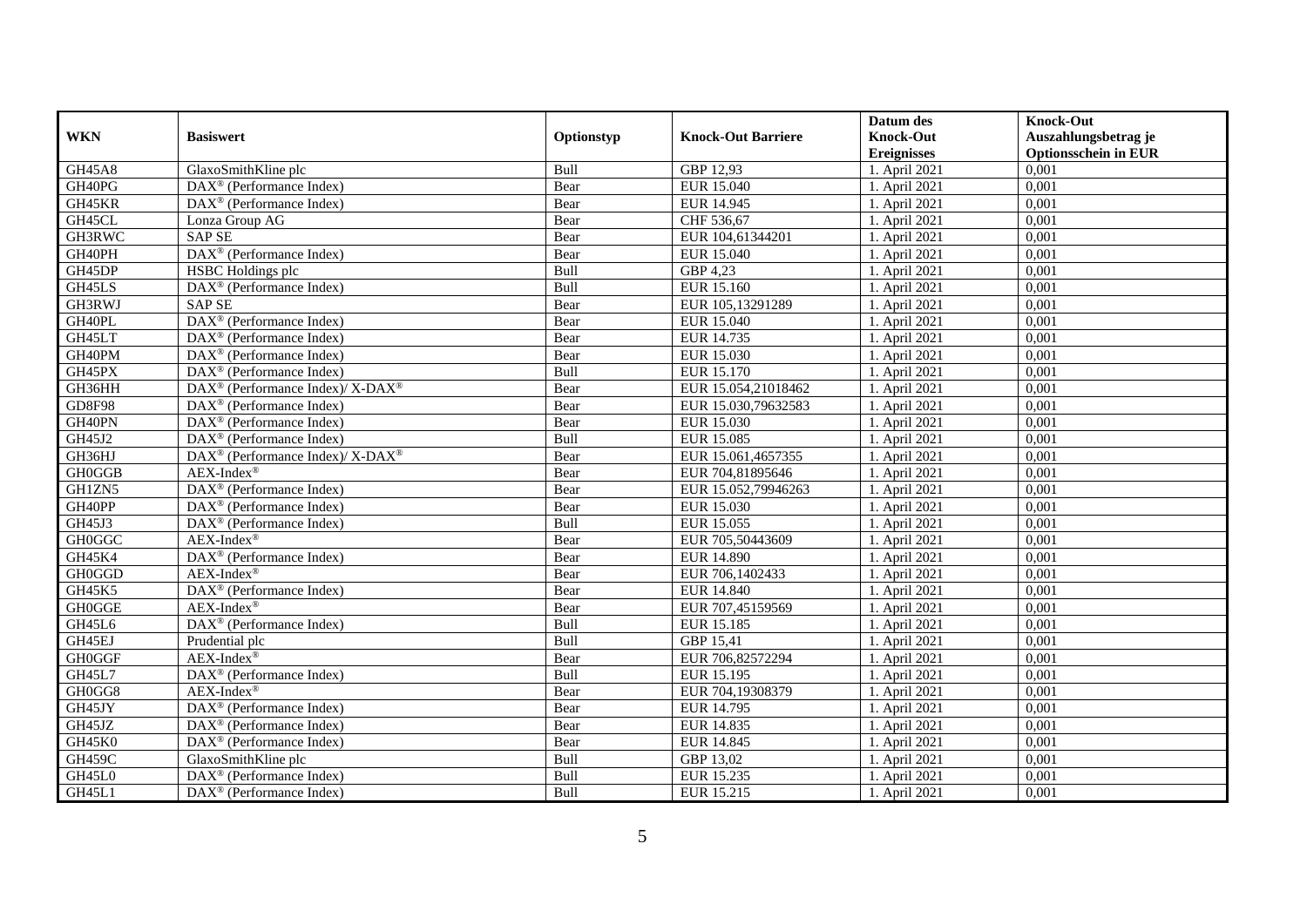|               |                                                       |            |                           | Datum des          | <b>Knock-Out</b>            |
|---------------|-------------------------------------------------------|------------|---------------------------|--------------------|-----------------------------|
| <b>WKN</b>    | <b>Basiswert</b>                                      | Optionstyp | <b>Knock-Out Barriere</b> | <b>Knock-Out</b>   | Auszahlungsbetrag je        |
|               |                                                       |            |                           | <b>Ereignisses</b> | <b>Optionsschein in EUR</b> |
| GH45L2        | $\overline{\text{DAX}^{\otimes}}$ (Performance Index) | Bull       | EUR 15.065                | 1. April 2021      | 0,001                       |
| <b>GH1WDK</b> | <b>Beiersdorf AG</b>                                  | Bear       | EUR 90,51090139           | 1. April 2021      | 0,001                       |
| GH45M2        | $DAX^{\circledast}$ (Performance Index)               | Bear       | EUR 14.715                | 1. April 2021      | 0,001                       |
| GH45M3        | $DAX^{\circledast}$ (Performance Index)               | Bear       | EUR 14.710                | 1. April 2021      | 0,001                       |
| GH45M4        | DAX <sup>®</sup> (Performance Index)                  | Bull       | EUR 15.120                | 1. April 2021      | 0,001                       |
| GH45J4        | DAX <sup>®</sup> (Performance Index)                  | Bull       | EUR 15.155                | 1. April 2021      | 0,001                       |
| GH45J5        | $DAX^{\circledast}$ (Performance Index)               | Bull       | EUR 15.110                | 1. April 2021      | 0,001                       |
| GH1WBJ        | Beiersdorf AG                                         | Bear       | EUR 90,9388254            | 1. April 2021      | 0,001                       |
| GH42DX        | Sika AG                                               | Bear       | CHF 273,07745287          | 1. April 2021      | 0,001                       |
| GH45K6        | DAX <sup>®</sup> (Performance Index)                  | Bear       | <b>EUR 14.800</b>         | 1. April 2021      | 0,001                       |
| GH45DF        | <b>Barclays PLC</b>                                   | Bull       | GBP 1,86                  | 1. April 2021      | 0,001                       |
| <b>GH45K7</b> | DAX <sup>®</sup> (Performance Index)                  | Bear       | <b>EUR 14.870</b>         | 1. April 2021      | 0,001                       |
| <b>GH302R</b> | Wacker Chemie AG                                      | Bear       | EUR 124,75716981          | 1. April 2021      | 0.001                       |
| <b>GH45L8</b> | $DAX^{\circledast}$ (Performance Index)               | Bull       | EUR 15.125                | 1. April 2021      | 0,001                       |
| GH45L9        | $\text{DAX}^{\otimes}$ (Performance Index)            | Bull       | EUR 15.175                | 1. April 2021      | 0,001                       |
| GH45MA        | DAX <sup>®</sup> (Performance Index)                  | Bull       | EUR 15.075                | 1. April 2021      | 0,001                       |
| GH45MB        | DAX <sup>®</sup> (Performance Index)                  | Bull       | EUR 15.145                | 1. April 2021      | 0,001                       |
| GH33YJ        | <b>AIXTRON SE</b>                                     | Bear       | EUR 19.76081813           | 1. April 2021      | 0.001                       |
| GH45JU        | DAX <sup>®</sup> (Performance Index)                  | Bear       | EUR 14.815                | 1. April 2021      | 0,001                       |
| GH45JV        | DAX <sup>®</sup> (Performance Index)                  | Bear       | EUR 14.790                | 1. April 2021      | 0,001                       |
| GH0J2P        | ASML Holding N.V.                                     | Bear       | EUR 529,71376263          | 1. April 2021      | 0,001                       |
| GH45KW        | DAX <sup>®</sup> (Performance Index)                  | Bull       | EUR 15.255                | 1. April 2021      | 0,001                       |
| GH45KX        | $DAX^{\circledcirc}$ (Performance Index)              | Bull       | EUR 15.250                | 1. April 2021      | 0,001                       |
| GH45LY        | DAX <sup>®</sup> (Performance Index)                  | Bear       | <b>EUR 14.700</b>         | 1. April 2021      | 0,001                       |
| <b>GH1ZVM</b> | ASML Holding N.V.                                     | Bear       | EUR 533,25577592          | 1. April 2021      | 0,001                       |
| GH45LZ        | $DAX^{\circledast}$ (Performance Index)               | Bull       | EUR 15.225                | 1. April 2021      | 0,001                       |
| GH45JG        | DAX <sup>®</sup> (Performance Index)                  | Bull       | EUR 15.045                | 1. April 2021      | 0,001                       |
| GH45KJ        | $DAX^{\circledR}$ (Performance Index)                 | Bear       | EUR 14.905                | 1. April 2021      | 0,001                       |
| GH3UJK        | A <sup>SM</sup> International N.V.                    | Bear       | EUR 251,74213121          | 1. April 2021      | 0,001                       |
| GH45KK        | $DAX^{\circledR}$ (Performance Index)                 | Bear       | EUR 14.965                | 1. April 2021      | 0,001                       |
| GH45EE        | <b>Standard Chartered PLC</b>                         | Bull       | GBP 5                     | 1. April 2021      | 0,001                       |
| GH45LL        | DAX <sup>®</sup> (Performance Index)                  | Bear       | EUR 14.765                | 1. April 2021      | 0.001                       |
| GH45LM        | $DAX^{\circledR}$ (Performance Index)                 | Bear       | EUR 14.720                | 1. April 2021      | 0,001                       |
| GH45JK        | DAX <sup>®</sup> (Performance Index)                  | Bull       | EUR 15.100                | 1. April 2021      | 0,001                       |
| GH45KL        | $DAX^{\circledast}$ (Performance Index)               | Bear       | EUR 14.940                | 1. April 2021      | 0,001                       |
| GH36PQ        | Bayerische Motoren Werke AG (BMW)                     | Bear       | EUR 89,46201548           | 1. April 2021      | 0,001                       |
| GH45KM        | $DAX^{\circledast}$ (Performance Index)               | Bear       | EUR 14.950                | 1. April 2021      | 0,001                       |
| GH45LN        | DAX <sup>®</sup> (Performance Index)                  | Bear       | EUR 14.725                | 1. April 2021      | 0,001                       |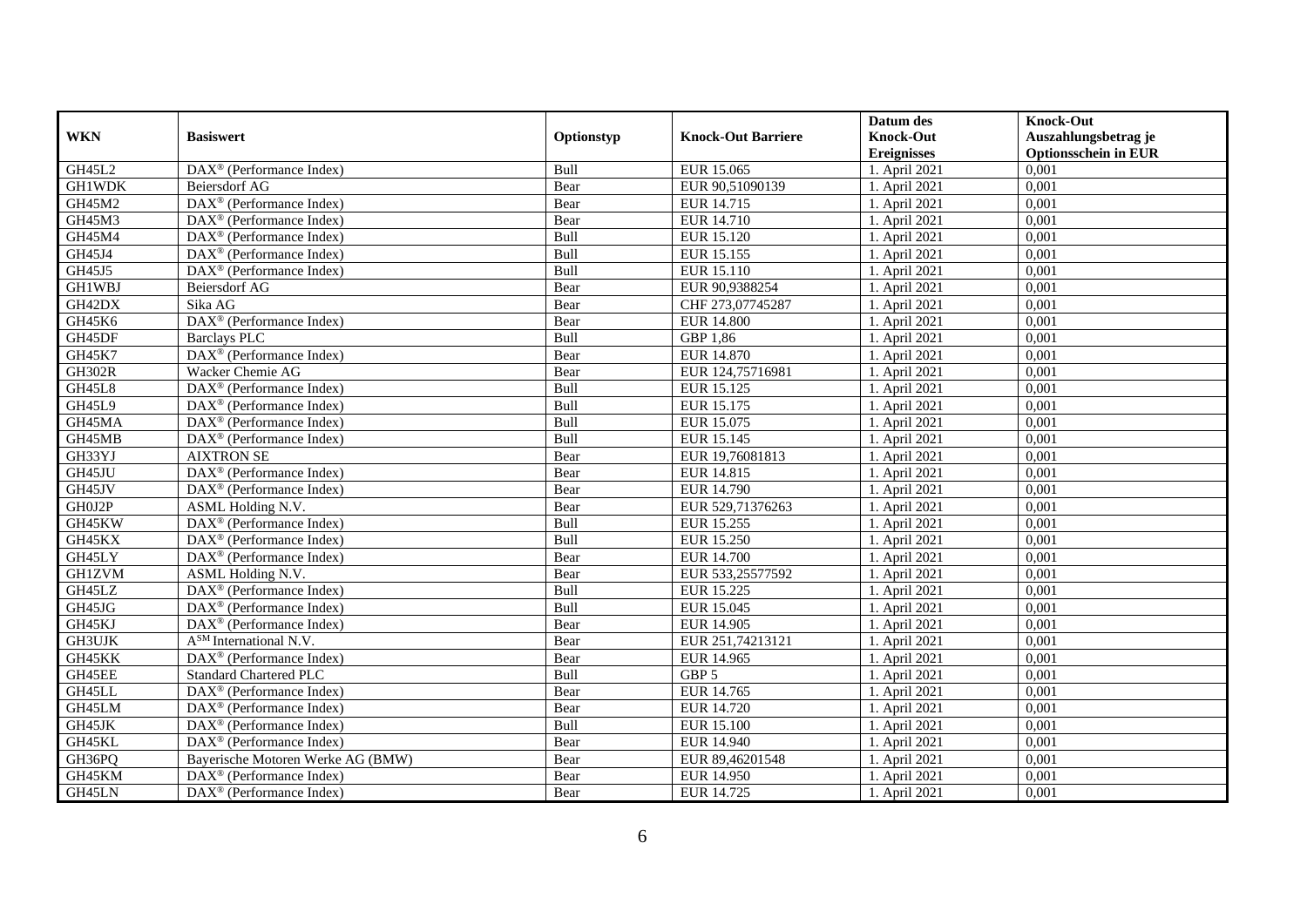|               |                                                         |            |                           | Datum des          | <b>Knock-Out</b>            |
|---------------|---------------------------------------------------------|------------|---------------------------|--------------------|-----------------------------|
| <b>WKN</b>    | <b>Basiswert</b>                                        | Optionstyp | <b>Knock-Out Barriere</b> | <b>Knock-Out</b>   | Auszahlungsbetrag je        |
|               |                                                         |            |                           | <b>Ereignisses</b> | <b>Optionsschein in EUR</b> |
| GH45LP        | DAX <sup>®</sup> (Performance Index)                    | Bear       | EUR 14.730                | 1. April 2021      | 0,001                       |
| GH45JS        | $\overline{\text{DAX}}^{\textcirc}$ (Performance Index) | Bear       | <b>EUR 14.780</b>         | 1. April 2021      | 0,001                       |
| GH1W9L        | <b>RWE AG</b>                                           | Bear       | EUR 33,71006212           | 1. April 2021      | 0,001                       |
| GH45JT        | DAX <sup>®</sup> (Performance Index)                    | Bear       | EUR 14.785                | 1. April 2021      | 0,001                       |
| GH45KU        | DAX <sup>®</sup> (Performance Index)                    | Bear       | EUR 14.960                | 1. April 2021      | 0,001                       |
| GH45KV        | $DAX^{\circledR}$ (Performance Index)                   | Bull       | <b>EUR 15.260</b>         | 1. April 2021      | 0,001                       |
| GH1W9H        | <b>RWE AG</b>                                           | Bear       | EUR 33,55058222           | 1. April 2021      | 0,001                       |
| GH45LW        | DAX <sup>®</sup> (Performance Index)                    | Bear       | EUR 14.690                | 1. April 2021      | 0,001                       |
| GH45LX        | $DAX^{\circledR}$ (Performance Index)                   | Bear       | EUR 14.695                | 1. April 2021      | 0,001                       |
| GH45KN        | DAX <sup>®</sup> (Performance Index)                    | Bull       | EUR 15.265                | 1. April 2021      | 0,001                       |
| GF8ERD        | Daimler AG                                              | Bear       | EUR 75,37740702           | 1. April 2021      | 0,001                       |
| GH45KP        | DAX <sup>®</sup> (Performance Index)                    | Bear       | EUR 14.935                | 1. April 2021      | 0,001                       |
| GH45LQ        | $DAX^{\circledast}$ (Performance Index)                 | Bull       | EUR 15.230                | 1. April 2021      | 0,001                       |
| GH45LR        | $DAX^{\circledcirc}$ (Performance Index)                | Bear       | EUR 14.740                | 1. April 2021      | 0,001                       |
| GH45JC        | DAX <sup>®</sup> (Performance Index)                    | Bull       | EUR 15.115                | 1. April 2021      | 0,001                       |
| GH45JD        | DAX <sup>®</sup> (Performance Index)                    | Bull       | EUR 15.140                | 1. April 2021      | 0,001                       |
| GH45KE        | $DAX^{\circledR}$ (Performance Index)                   | Bear       | <b>EUR 14.880</b>         | 1. April 2021      | 0,001                       |
| GH43ZT        | $\overline{\text{DAX}^{\otimes}}$ (Performance Index)   | Bear       | EUR 15.025                | 1. April 2021      | 0,001                       |
| GH45KF        | $\text{DAX}^{\otimes}$ (Performance Index)              | Bear       | EUR 14.925                | 1. April 2021      | 0,001                       |
| GH43ZU        | $DAX^{\circledast}$ (Performance Index)                 | Bear       | EUR 15.025                | 1. April 2021      | 0,001                       |
| GH45LG        | $DAX^{\circledast}$ (Performance Index)                 | Bear       | EUR 14.755                | 1. April 2021      | 0,001                       |
| <b>GH440W</b> | $DAX^{\circledR}$ (Performance Index)                   | Bear       | EUR 14.970                | 1. April 2021      | 0,001                       |
| GH45LH        | $DAX^{\circledR}$ (Performance Index)                   | Bear       | EUR 14.825                | 1. April 2021      | 0,001                       |
| GH4403        | $DAX^{\circledR}$ (Performance Index)                   | Bear       | EUR 15.010                | 1. April 2021      | 0,001                       |
| GH45MJ        | $DAX^{\circledR}$ (Performance Index)                   | Bull       | EUR 15.060                | 1. April 2021      | 0,001                       |
| GH4404        | $\text{DAX}^{\otimes}$ (Performance Index)              | Bear       | EUR 15.010                | 1. April 2021      | 0,001                       |
| GH45PN        | DAX <sup>®</sup> (Performance Index)                    | Bull       | EUR 15.240                | 1. April 2021      | 0,001                       |
| GH4405        | $DAX^{\circledR}$ (Performance Index)                   | Bear       | EUR 15.010                | 1. April 2021      | 0,001                       |
| GH45KA        | $DAX^{\circledast}$ (Performance Index)                 | Bear       | EUR 14.865                | 1. April 2021      | 0,001                       |
| <b>GH440E</b> | $DAX^{\circledcirc}$ (Performance Index)                | Bear       | EUR 14.990                | 1. April 2021      | 0.001                       |
| GH45KB        | $DAX^{\circledR}$ (Performance Index)                   | Bear       | EUR 14.895                | 1. April 2021      | 0,001                       |
| GH4409        | $DAX^{\circledR}$ (Performance Index)                   | Bear       | <b>EUR 15.000</b>         | 1. April 2021      | 0,001                       |
| GH45LC        | $DAX^{\circledR}$ (Performance Index)                   | Bull       | <b>EUR 15.180</b>         | 1. April 2021      | 0,001                       |
| <b>GH440A</b> | DAX <sup>®</sup> (Performance Index)                    | Bear       | <b>EUR 15.000</b>         | 1. April 2021      | 0,001                       |
| GH43ZQ        | DAX <sup>®</sup> (Performance Index)                    | Bear       | EUR 15.025                | 1. April 2021      | 0,001                       |
| GH45LD        | $DAX^{\circledcirc}$ (Performance Index)                | Bull       | EUR 15.165                | 1. April 2021      | 0,001                       |
| <b>GH440B</b> | $DAX^{\circledast}$ (Performance Index)                 | Bear       | <b>EUR 15.000</b>         | 1. April 2021      | 0,001                       |
| GH45MF        | DAX <sup>®</sup> (Performance Index)                    | Bear       | <b>EUR 14.680</b>         | 1. April 2021      | 0,001                       |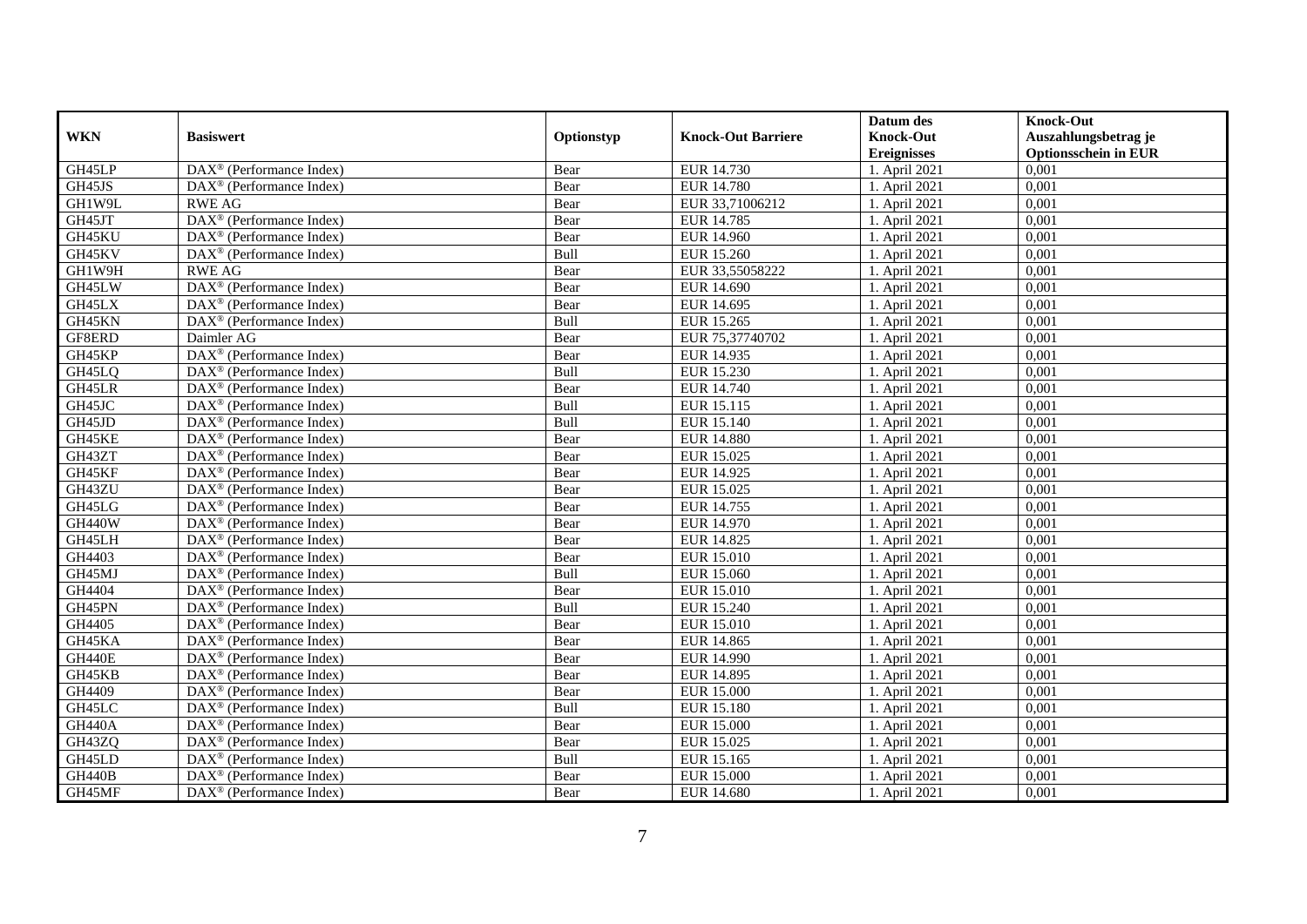|               |                                                         |            |                           | Datum des          | <b>Knock-Out</b>            |
|---------------|---------------------------------------------------------|------------|---------------------------|--------------------|-----------------------------|
| <b>WKN</b>    | <b>Basiswert</b>                                        | Optionstyp | <b>Knock-Out Barriere</b> | <b>Knock-Out</b>   | Auszahlungsbetrag je        |
|               |                                                         |            |                           | <b>Ereignisses</b> | <b>Optionsschein in EUR</b> |
| <b>GH440C</b> | DAX <sup>®</sup> (Performance Index)                    | Bear       | <b>EUR 15.000</b>         | 1. April 2021      | 0,001                       |
| GH45JE        | $DAX^{\circledR}$ (Performance Index)                   | Bear       | <b>EUR 14.770</b>         | 1. April 2021      | 0,001                       |
| GH43ZZ        | $DAX^{\circledast}$ (Performance Index)                 | Bear       | EUR 15.020                | 1. April 2021      | 0,001                       |
| GH45JF        | $DAX^{\circledast}$ (Performance Index)                 | Bear       | EUR 14.775                | 1. April 2021      | 0,001                       |
| GH4400        | $\overline{\text{DAX}^{\otimes}}$ (Performance Index)   | Bear       | EUR 15.020                | 1. April 2021      | 0,001                       |
| GH45KG        | $DAX^{\circledR}$ (Performance Index)                   | Bear       | EUR 14.915                | 1. April 2021      | 0,001                       |
| GH4412        | $DAX^{\circledR}$ (Performance Index)                   | Bear       | EUR 14.960                | 1. April 2021      | 0,001                       |
| GH45KH        | DAX <sup>®</sup> (Performance Index)                    | Bear       | EUR 14.930                | 1. April 2021      | 0,001                       |
| <b>GH440Q</b> | DAX <sup>®</sup> (Performance Index)                    | Bear       | EUR 14.975                | 1. April 2021      | 0,001                       |
| GH45LJ        | $DAX^{\circledast}$ (Performance Index)                 | Bear       | EUR 14.760                | 1. April 2021      | 0,001                       |
| GH43ZR        | DAX <sup>®</sup> (Performance Index)                    | Bear       | EUR 15.025                | 1. April 2021      | 0,001                       |
| GH45MM        | DAX <sup>®</sup> (Performance Index)                    | Bear       | EUR 14.685                | 1. April 2021      | 0,001                       |
| GH43ZS        | $DAX^{\circledast}$ (Performance Index)                 | Bear       | EUR 15.025                | 1. April 2021      | 0,001                       |
| GH45JR        | $DAX^{\circledcirc}$ (Performance Index)                | Bear       | <b>EUR 14.850</b>         | 1. April 2021      | 0,001                       |
| GH43ZX        | DAX <sup>®</sup> (Performance Index)                    | Bear       | EUR 15.020                | 1. April 2021      | 0,001                       |
| GH45KS        | DAX <sup>®</sup> (Performance Index)                    | Bear       | EUR 14.955                | 1. April 2021      | 0,001                       |
| GH43ZY        | $DAX^{\circledR}$ (Performance Index)                   | Bear       | EUR 15.020                | 1. April 2021      | 0,001                       |
| GH45KT        | DAX <sup>®</sup> (Performance Index)                    | Bull       | <b>EUR 15.040</b>         | 1. April 2021      | 0,001                       |
| <b>GH440L</b> | $\text{DAX}^{\otimes}$ (Performance Index)              | Bear       | <b>EUR 14.980</b>         | 1. April 2021      | 0,001                       |
| GH4402        | $DAX^{\circledast}$ (Performance Index)                 | Bear       | EUR 15.010                | 1. April 2021      | 0,001                       |
| GH45LU        | $DAX^{\circledast}$ (Performance Index)                 | Bear       | EUR 14.745                | 1. April 2021      | 0,001                       |
| GF9BUV        | $DAX^{\circledcirc}$ (Performance Index)                | Bear       | EUR 15.050                | 1. April 2021      | 0,001                       |
| GH43ZW        | $DAX^{\circledR}$ (Performance Index)                   | Bear       | EUR 15.020                | 1. April 2021      | 0,001                       |
| GH45LV        | $DAX^{\circledR}$ (Performance Index)                   | Bear       | <b>EUR 14.750</b>         | 1. April 2021      | 0,001                       |
| GH4406        | $DAX^{\circledR}$ (Performance Index)                   | Bear       | <b>EUR 15.010</b>         | 1. April 2021      | 0,001                       |
| GH45JW        | $\text{DAX}^{\otimes}$ (Performance Index)              | Bear       | EUR 14.805                | 1. April 2021      | 0,001                       |
| GH4408        | DAX <sup>®</sup> (Performance Index)                    | Bear       | <b>EUR 15.000</b>         | 1. April 2021      | 0,001                       |
| GH45JX        | $DAX^{\circledR}$ (Performance Index)                   | Bear       | EUR 14.820                | 1. April 2021      | 0,001                       |
| GH45KY        | $DAX^{\circledast}$ (Performance Index)                 | Bull       | EUR 15.245                | 1. April 2021      | 0,001                       |
| GH45KZ        | $DAX^{\circledcirc}$ (Performance Index)                | Bull       | EUR 15.210                | 1. April 2021      | 0.001                       |
| GH45M0        | $DAX^{\circledR}$ (Performance Index)                   | Bear       | EUR 14.705                | 1. April 2021      | 0,001                       |
| GH45M1        | $DAX^{\circledR}$ (Performance Index)                   | Bear       | EUR 14.910                | 1. April 2021      | 0,001                       |
| GH45JA        | $\overline{\text{DAX}^{\otimes}}$ (Performance Index)   | Bull       | EUR 15.130                | 1. April 2021      | 0,001                       |
| GH45KC        | $\overline{\text{DAX}}^{\textcirc}$ (Performance Index) | Bear       | <b>EUR 14.860</b>         | 1. April 2021      | 0,001                       |
| GH45KD        | DAX <sup>®</sup> (Performance Index)                    | Bear       | <b>EUR 14.900</b>         | 1. April 2021      | 0,001                       |
| GF8EWQ        | Deutsche Börse AG                                       | Bear       | EUR 142,57055899          | 1. April 2021      | 0,001                       |
| GH45LE        | $DAX^{\circledast}$ (Performance Index)                 | Bull       | EUR 15.105                | 1. April 2021      | 0,001                       |
| GH45LF        | DAX <sup>®</sup> (Performance Index)                    | Bull       | EUR 15.150                | 1. April 2021      | 0,001                       |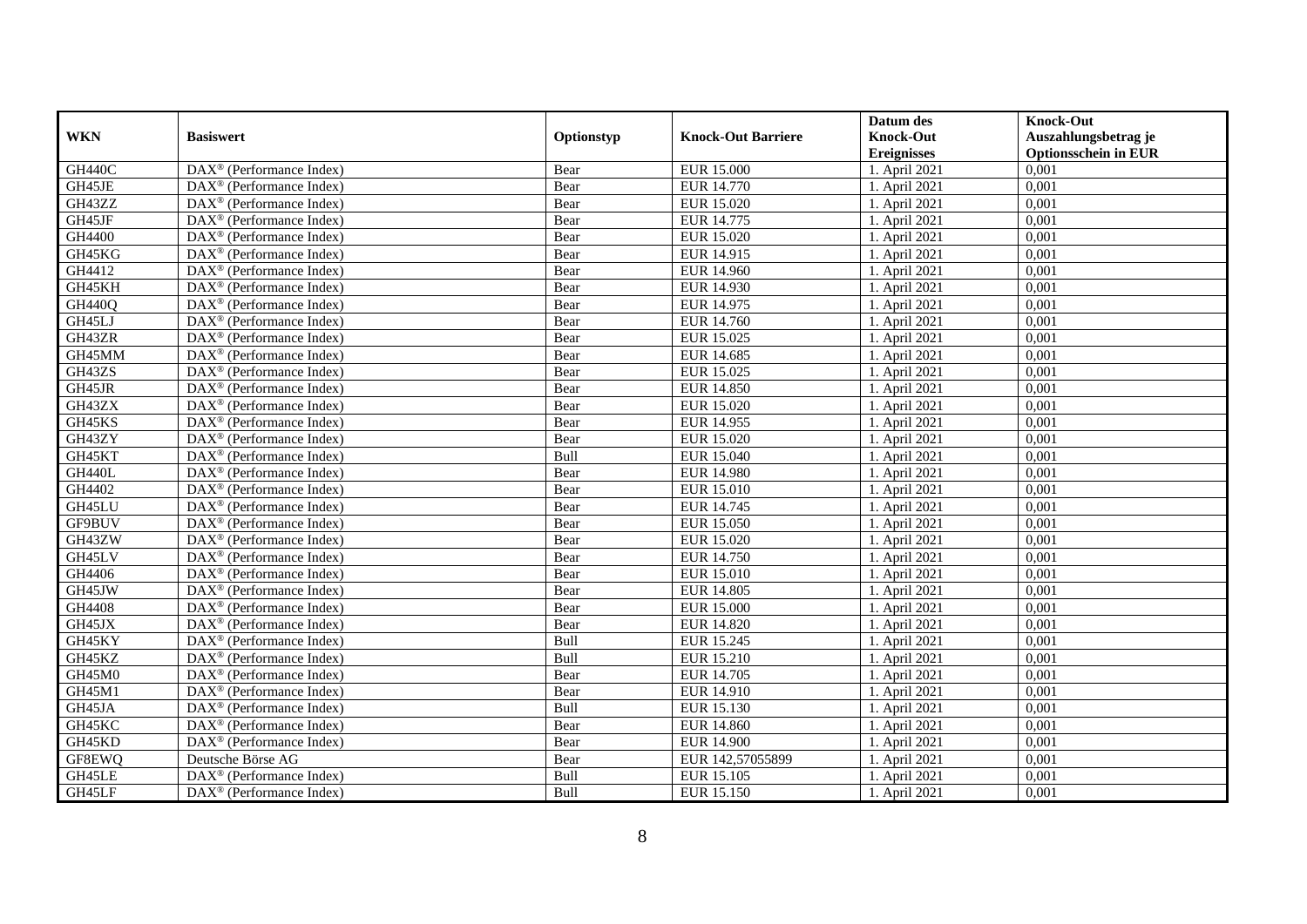|               |                                                              |            |                           | Datum des          | <b>Knock-Out</b>            |
|---------------|--------------------------------------------------------------|------------|---------------------------|--------------------|-----------------------------|
| <b>WKN</b>    | <b>Basiswert</b>                                             | Optionstyp | <b>Knock-Out Barriere</b> | <b>Knock-Out</b>   | Auszahlungsbetrag je        |
|               |                                                              |            |                           | <b>Ereignisses</b> | <b>Optionsschein in EUR</b> |
| GF52WX        | Deutsche Börse AG                                            | Bear       | EUR 143,07690607          | 1. April 2021      | 0,001                       |
| GH45MG        | $DAX^{\circledR}$ (Performance Index)                        | Bear       | EUR 14.675                | 1. April 2021      | 0,001                       |
| GH45MH        | $DAX^{\circledcirc}$ (Performance Index)                     | Bear       | EUR 14.920                | 1. April 2021      | 0,001                       |
| <b>GH45J0</b> | $DAX^{\circledast}$ (Performance Index)                      | Bull       | EUR 15.095                | 1. April 2021      | 0,001                       |
| GH45J1        | DAX <sup>®</sup> (Performance Index)                         | Bull       | <b>EUR 15.080</b>         | 1. April 2021      | 0,001                       |
| GF8EW3        | Deutsche Börse AG                                            | Bear       | EUR 143,45068522          | 1. April 2021      | 0,001                       |
| GH45K1        | $\overline{\text{DAX}}^{\textcircled{}}$ (Performance Index) | Bear       | EUR 14.810                | 1. April 2021      | 0,001                       |
| GH45K2        | $DAX^{\circledast}$ (Performance Index)                      | Bear       | EUR 14.875                | 1. April 2021      | 0,001                       |
| GH45K3        | $DAX^{\circledR}$ (Performance Index)                        | Bear       | <b>EUR 14.830</b>         | 1. April 2021      | 0,001                       |
| GH45L3        | $DAX^{\circledast}$ (Performance Index)                      | Bull       | <b>EUR 15.220</b>         | 1. April 2021      | 0,001                       |
| GH45L4        | DAX <sup>®</sup> (Performance Index)                         | Bull       | EUR 15.205                | 1. April 2021      | 0,001                       |
| GH45L5        | $\overline{\text{DAX}^{\otimes}}$ (Performance Index)        | Bull       | <b>EUR 15.200</b>         | 1. April 2021      | 0,001                       |
| GH45M7        | $DAX^{\circledast}$ (Performance Index)                      | Bull       | EUR 15.070                | 1. April 2021      | 0.001                       |
| GH27LB        | Delivery Hero AG                                             | Bear       | EUR 113,56612968          | 1. April 2021      | 0,001                       |
| GH27LE        | Delivery Hero AG                                             | Bear       | EUR 114,12282643          | 1. April 2021      | 0,001                       |
| GH27LF        | Delivery Hero AG                                             | Bear       | EUR 114,67952311          | 1. April 2021      | 0,001                       |
| GH45C7        | Lloyds Banking Group plc                                     | Bear       | GBP 0,43                  | 1. April 2021      | 0,001                       |
| GH2ZSG        | $DAX^{\circledcirc}$ (Performance Index)                     | Bear       | EUR 15.070,65076331       | 1. April 2021      | 0.001                       |
| <b>GH45J8</b> | $DAX^{\circledR}$ (Performance Index)                        | Bull       | EUR 15.035                | 1. April 2021      | 0,001                       |
| GF8AXM        | DAX <sup>®</sup> (Performance Index)/ X-DAX <sup>®</sup>     | Bear       | EUR 15.072,01943431       | 1. April 2021      | 0,001                       |
| GH40PA        | $DAX^{\circledR}$ (Performance Index)                        | Bear       | EUR 15.060                | 1. April 2021      | 0,001                       |
| <b>GH452N</b> | 1 Feinunze Gold, Feinheit mind. 0,995, LBMA                  | Bear       | USD 1.719,13554           | 1. April 2021      | 0,001                       |
| GH30AG        | $DAX^{\circledast}$ (Performance Index)                      | Bear       | EUR 15.075                | 1. April 2021      | 0,001                       |
| GH3B47        | DAX <sup>®</sup> (Performance Index)                         | Bear       | EUR 15.075                | 1. April 2021      | 0,001                       |
| GH30AH        | $DAX^{\circledast}$ (Performance Index)                      | Bear       | EUR 15.075                | 1. April 2021      | 0,001                       |
| GH42KD        | $DAX^{\circledast}$ (Performance Index)                      | Bear       | EUR 15.070                | 1. April 2021      | 0,001                       |
| GH40PE        | DAX <sup>®</sup> (Performance Index)                         | Bear       | EUR 15.060                | 1. April 2021      | 0,001                       |
| GH30AJ        | $DAX^{\circledR}$ (Performance Index)                        | Bear       | EUR 15.075                | 1. April 2021      | 0,001                       |
| GH42KE        | $DAX^{\circledR}$ (Performance Index)                        | Bear       | EUR 15.070                | 1. April 2021      | 0,001                       |
| GH40PB        | $DAX^{\circledR}$ (Performance Index)                        | Bear       | EUR 15.060                | 1. April 2021      | 0,001                       |
| GD2NFJ        | DAX <sup>®</sup> (Performance Index)                         | Bear       | EUR 15.060,40322843       | 1. April 2021      | 0,001                       |
| GH30AK        | $\overline{\text{DAX}}^{\textcircled{}}$ (Performance Index) | Bear       | EUR 15.075                | 1. April 2021      | 0.001                       |
| GH42K9        | $DAX^{\circledR}$ (Performance Index)                        | Bear       | <b>EUR 15.080</b>         | 1. April 2021      | 0,001                       |
| GH40PC        | DAX <sup>®</sup> (Performance Index)                         | Bear       | EUR 15.060                | 1. April 2021      | 0,001                       |
| GH42KA        | $DAX^{\circledast}$ (Performance Index)                      | Bear       | <b>EUR 15.080</b>         | 1. April 2021      | 0,001                       |
| GH40PD        | $DAX^{\circledast}$ (Performance Index)                      | Bear       | EUR 15.060                | 1. April 2021      | 0,001                       |
| GH42KB        | $DAX^{\circledast}$ (Performance Index)                      | Bear       | <b>EUR 15.080</b>         | 1. April 2021      | 0,001                       |
| GH42KC        | $\text{DAX}^{\otimes}$ (Performance Index)                   | Bear       | EUR 15.070                | 1. April 2021      | 0,001                       |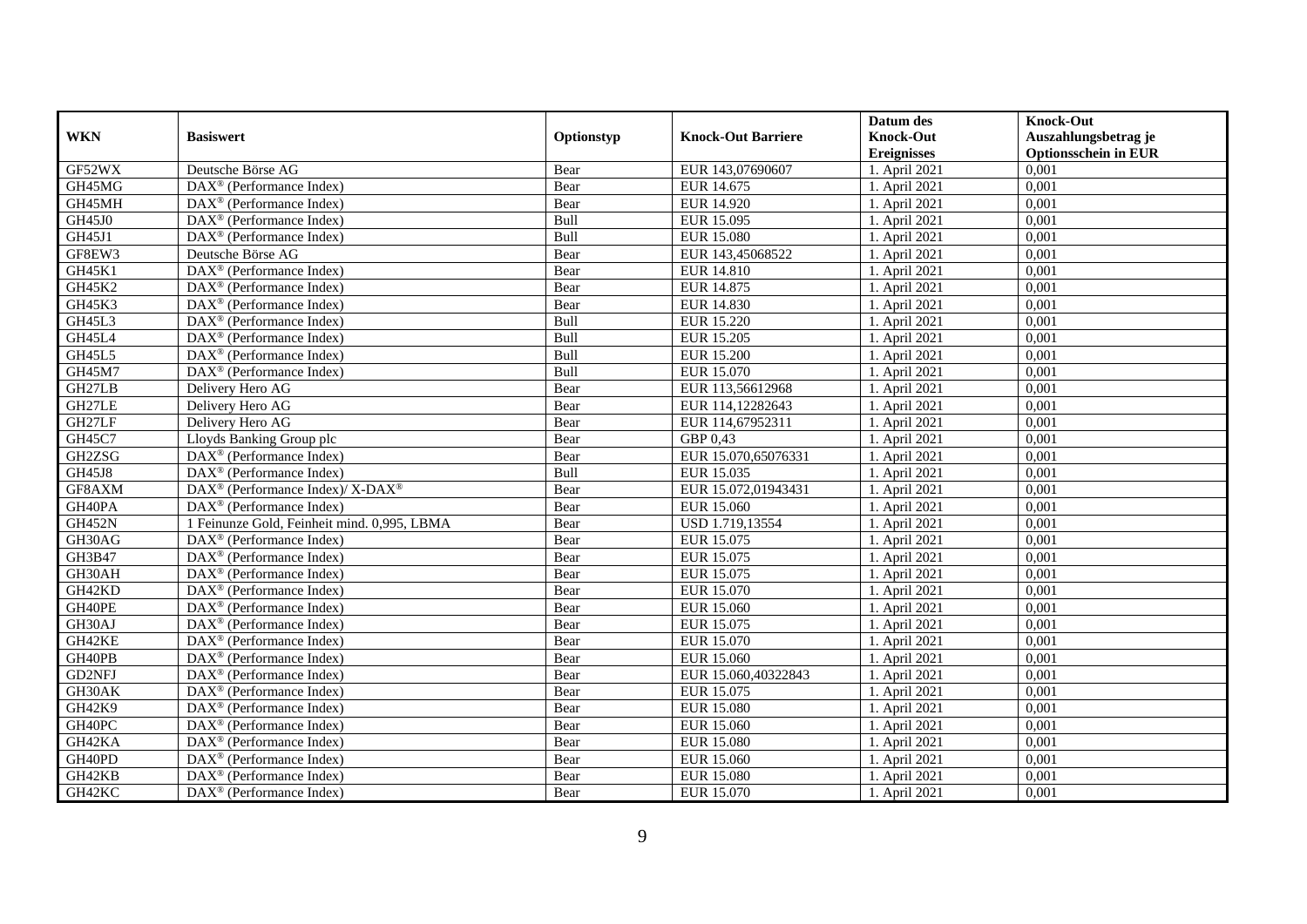|               |                                                                                         |            |                           | Datum des          | <b>Knock-Out</b>            |
|---------------|-----------------------------------------------------------------------------------------|------------|---------------------------|--------------------|-----------------------------|
| <b>WKN</b>    | <b>Basiswert</b>                                                                        | Optionstyp | <b>Knock-Out Barriere</b> | <b>Knock-Out</b>   | Auszahlungsbetrag je        |
|               |                                                                                         |            |                           | <b>Ereignisses</b> | <b>Optionsschein in EUR</b> |
| GD8FGA        | $\overline{\text{DAX}}^{\textcircled{}}$ (Performance Index)                            | Bear       | EUR 15.076,73211461       | 1. April 2021      | 0,001                       |
| GH27LG        | Delivery Hero AG                                                                        | Bear       | EUR 115,22627882          | 1. April 2021      | 0,001                       |
| GH45AR        | GlaxoSmithKline plc                                                                     | Bull       | GBP 12,85                 | 1. April 2021      | 0,001                       |
| GH3RWF        | <b>SAP SE</b>                                                                           | Bear       | EUR 105,65238377          | 1. April 2021      | 0,001                       |
| GH36NY        | Bayerische Motoren Werke AG (BMW)                                                       | Bear       | EUR 89,91087163           | 1. April 2021      | 0,001                       |
| GH27LJ        | Delivery Hero AG                                                                        | Bear       | EUR 115,78297555          | 1. April 2021      | 0,001                       |
| GH1ZW8        | AtoS                                                                                    | Bull       | EUR 56,24213656           | 1. April 2021      | 0,001                       |
| GH2K90        | AtoS                                                                                    | Bull       | EUR 60,42308229           | 1. April 2021      | 0,001                       |
| GH1ZW4        | AtoS                                                                                    | Bull       | EUR 59,54044173           | 1. April 2021      | 0,001                       |
| <b>GH0JBY</b> | ABB Ltd                                                                                 | Bear       | CHF 28,84638854           | 1. April 2021      | 0,001                       |
| GH1ZW5        | AtoS                                                                                    | Bull       | EUR 58,98737227           | 1. April 2021      | 0.001                       |
| GC1243        | AtoS                                                                                    | Bull       | EUR 56,74349705           | 1. April 2021      | 0,001                       |
| GH1ZW0        | AtoS                                                                                    | Bull       | EUR 61,74266379           | 1. April 2021      | 0,001                       |
| GH1ZW6        | AtoS                                                                                    | Bull       | EUR 57,89128915           | 1. April 2021      | 0,001                       |
| GH1ZW7        | AtoS                                                                                    | Bull       | EUR 55,68906713           | 1. April 2021      | 0,001                       |
| <b>GH1ZWV</b> | AtoS                                                                                    | Bull       | EUR 58,44435864           | 1. April 2021      | 0,001                       |
| <b>GH1ZWB</b> | AtoS                                                                                    | Bull       | EUR 54,07008195           | 1. April 2021      | 0,001                       |
| <b>GH1ZWE</b> | AtoS                                                                                    | Bull       | EUR 55,14605347           | 1. April 2021      | 0.001                       |
| GF8HG9        | AtoS                                                                                    | Bull       | EUR 60,78621598           | 1. April 2021      | 0,001                       |
| <b>GH1ZWC</b> | AtoS                                                                                    | Bull       | EUR 57,3382197            | 1. April 2021      | 0,001                       |
| GH45AX        | <b>BHP</b> Group PLC                                                                    | Bull       | GBP 20,95                 | 1. April 2021      | 0.001                       |
| GC1245        | AtoS                                                                                    | Bull       | EUR 52,54183911           | 1. April 2021      | 0,001                       |
| GH1ZW1        | AtoS                                                                                    | Bull       | EUR 62,29573326           | 1. April 2021      | 0,001                       |
| GH1ZW2        | AtoS                                                                                    | Bull       | EUR 60,09351119           | 1. April 2021      | 0,001                       |
| GH1ZW3        | AtoS                                                                                    | Bull       | EUR 61.18959434           | 1. April 2021      | 0.001                       |
| GH40P9        | DAX <sup>®</sup> (Performance Index)                                                    | Bear       | EUR 15.075                | 1. April 2021      | 0,001                       |
| GH3UVP        | DAX <sup>®</sup> (Performance Index)/ X-DAX <sup>®</sup>                                | Bear       | EUR 15.083,41379333       | 1. April 2021      | 0,001                       |
| GD8D90        | DAX <sup>®</sup> (Performance Index)/ X-DAX <sup>®</sup>                                | Bear       | EUR 15.087,32882302       | 1. April 2021      | 0,001                       |
| GH45AQ        | ArcelorMittal S.A.                                                                      | Bear       | EUR 25,14                 | 1. April 2021      | 0,001                       |
| GH1W9M        | <b>RWE AG</b>                                                                           | Bear       | EUR 33,87950951           | 1. April 2021      | 0,001                       |
| GH39UW        | Schneider Electric SE                                                                   | Bear       | EUR 130,89721122          | 1. April 2021      | 0,001                       |
| GH09EV        | $DAX^{\circledR}$ (Performance Index)                                                   | Bear       | EUR 15.090,58756738       | 1. April 2021      | 0.001                       |
| GH36JA        | $\text{DAX}^{\textcircled{\tiny{\textcircled{\tiny \dag}}}}$ (Performance Index)/X-DAX® | Bear       | EUR 15.097,56384765       | 1. April 2021      | 0,001                       |
| <b>GH42K7</b> | DAX <sup>®</sup> (Performance Index)                                                    | Bear       | <b>EUR 15.090</b>         | 1. April 2021      | 0,001                       |
| GH42K8        | DAX <sup>®</sup> (Performance Index)                                                    | Bear       | EUR 15.090                | 1. April 2021      | 0,001                       |
| GH09EJ        | $\text{DAX}^{\circledast}$ (Performance Index)                                          | Bear       | EUR 15.097,10134147       | 1. April 2021      | 0,001                       |
| GH42K5        | $DAX^{\circledast}$ (Performance Index)                                                 | Bear       | EUR 15.090                | 1. April 2021      | 0,001                       |
| GH42K6        | DAX <sup>®</sup> (Performance Index)                                                    | Bear       | EUR 15.090                | 1. April 2021      | 0,001                       |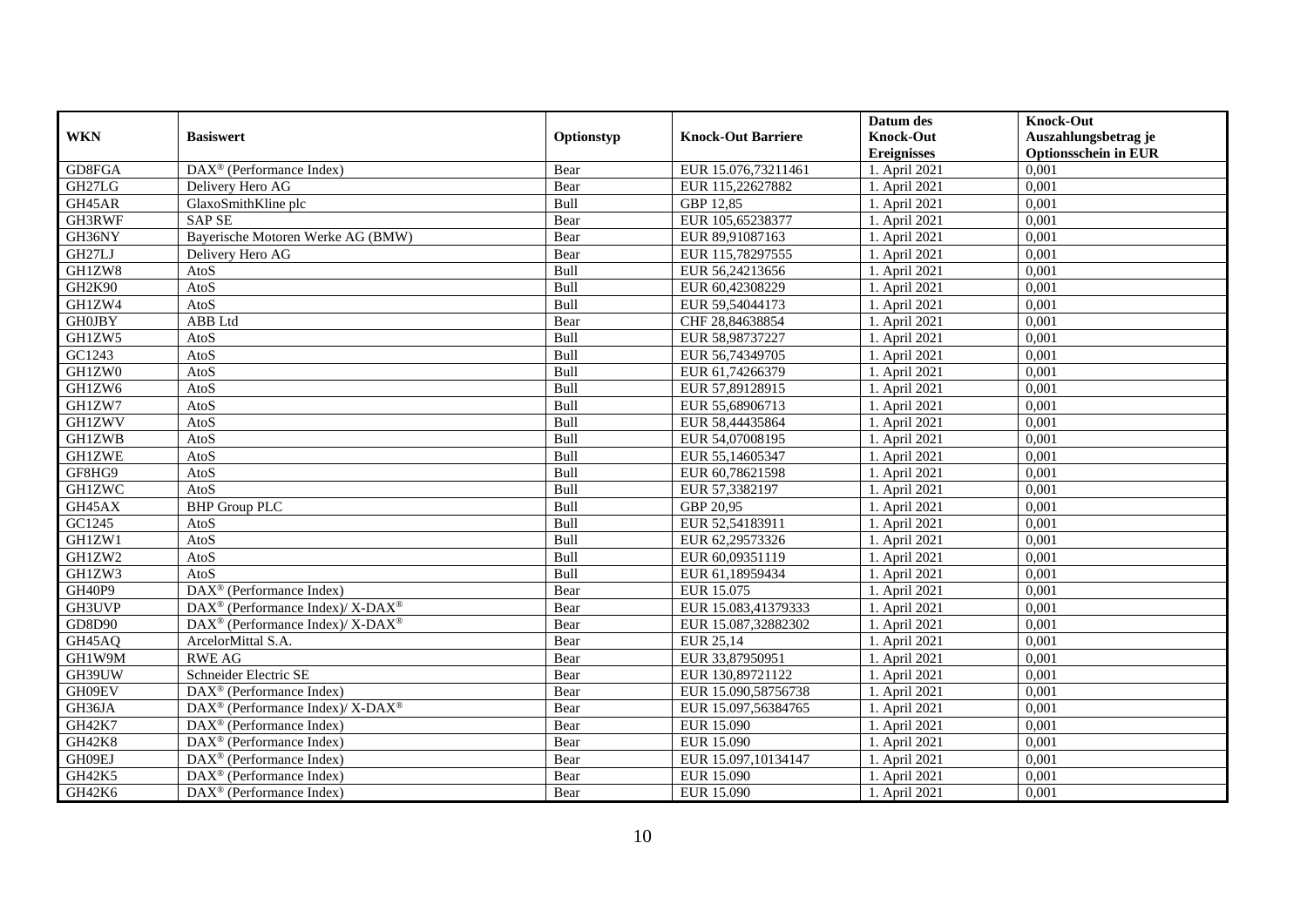|               |                                                          |            |                           | Datum des          | <b>Knock-Out</b>            |
|---------------|----------------------------------------------------------|------------|---------------------------|--------------------|-----------------------------|
| <b>WKN</b>    | <b>Basiswert</b>                                         | Optionstyp | <b>Knock-Out Barriere</b> | <b>Knock-Out</b>   | Auszahlungsbetrag je        |
|               |                                                          |            |                           | <b>Ereignisses</b> | <b>Optionsschein in EUR</b> |
| GH42K4        | $DAX^{\circledast}$ (Performance Index)                  | Bear       | EUR 15.090                | 1. April 2021      | 0,001                       |
| GH42EV        | Kion Group AG                                            | Bear       | EUR 85,06798448           | 1. April 2021      | 0,001                       |
| GH1W9P        | <b>RWE AG</b>                                            | Bear       | EUR 34,03898941           | 1. April 2021      | 0,001                       |
| GH3RVU        | <b>SAP SE</b>                                            | Bear       | EUR 106,16186482          | 1. April 2021      | 0,001                       |
| GH3A2X        | Legrand SA                                               | Bear       | EUR 80,11346187           | 1. April 2021      | 0,001                       |
| GH3D32        | DAX <sup>®</sup> (Performance Index)/ X-DAX <sup>®</sup> | Bear       | <b>EUR 15.100</b>         | 1. April 2021      | 0,001                       |
| <b>GH40P8</b> | $DAX^{\circledast}$ (Performance Index)                  | Bear       | <b>EUR 15.100</b>         | 1. April 2021      | 0,001                       |
| GH2KNK        | DAX <sup>®</sup> (Performance Index)                     | Bear       | <b>EUR 15.100</b>         | 1. April 2021      | 0,001                       |
| GH30AD        | $DAX^{\circledcirc}$ (Performance Index)                 | Bear       | <b>EUR 15.100</b>         | 1. April 2021      | 0.001                       |
| GH3B46        | $\text{DAX}^{\otimes}$ (Performance Index)               | Bear       | <b>EUR 15.100</b>         | 1. April 2021      | 0,001                       |
| GF9BUU        | DAX <sup>®</sup> (Performance Index)                     | Bear       | <b>EUR 15.100</b>         | 1. April 2021      | 0,001                       |
| GH3SDQ        | DAX <sup>®</sup> (Performance Index)/X-DAX <sup>®</sup>  | Bear       | <b>EUR 15.100</b>         | 1. April 2021      | 0,001                       |
| <b>GH3NUE</b> | $DAX^{\circledR}$ (Performance Index)                    | Bear       | EUR 15.100,82447986       | 1. April 2021      | 0,001                       |
| GH34S7        | DAX <sup>®</sup> (Performance Index)/ X-DAX <sup>®</sup> | Bear       | EUR 15.100                | 1. April 2021      | 0,001                       |
| GH0W5H        | $DAX^{\circledcirc}$ (Performance Index)                 | Bear       | <b>EUR 15.100</b>         | 1. April 2021      | 0.001                       |
| GH43UY        | ICE Brent Crude Oil Future (Generic Front Month          | Bear       | <b>USD 64,22</b>          | 1. April 2021      | 0,001                       |
|               | Future)                                                  |            |                           |                    |                             |
| GH39WK        | Dassault Systemes S.A.                                   | Bear       | EUR 185,67398045          | 1. April 2021      | 0,001                       |
| <b>GH459M</b> | Ceconomy AG                                              | Bear       | <b>EUR 5,07</b>           | 1. April 2021      | 0,001                       |
| GH42FY        | Moncler S.p.A                                            | Bear       | EUR 49,47301213           | 1. April 2021      | 0,001                       |
| GH3ZAX        | EUR/JPY (WM-Fixing)                                      | Bear       | JPY 130,12456306          | 1. April 2021      | 0.001                       |
| <b>GH1WBA</b> | <b>RWE AG</b>                                            | Bear       | EUR 34,19846928           | 1. April 2021      | 0,001                       |
| GH3X2J        | British American Tobacco plc.                            | Bull       | GBP 27,22832669           | 1. April 2021      | 0,001                       |
| GH4213        | 1 Feinunze Palladium, Feinheit mind. 0,9995              | Bear       | USD 2.636,988             | 1. April 2021      | 0.001                       |
| GH27MJ        | $MDAX^{\circledR}$ (Performance Index)                   | Bear       | EUR 32.158,38162992       | 1. April 2021      | 0,001                       |
| GH27LL        | MDAX <sup>®</sup> (Performance Index)                    | Bear       | EUR 32.189,91155557       | 1. April 2021      | 0,001                       |
| GH3UHM        | Veolia Environment S.A.                                  | Bear       | EUR 22,25017106           | 1. April $2021$    | 0,001                       |
| GF88FZ        | EURO STOXX 50 <sup>®</sup> Index (Price EUR)             | Bear       | EUR 3.940,62374587        | 1. April 2021      | 0,001                       |
| GH0GGG        | $AEX-Index^{\circledR}$                                  | Bear       | EUR 708,13707529          | 1. April 2021      | 0,001                       |
| GH3NTM        | Deutsche Lufthansa AG                                    | Bear       | EUR 11,65809911           | 1. April 2021      | 0,001                       |
| GH29XN        | TecDAX <sup>®</sup> (Performance Index)                  | Bear       | EUR 3.436,89              | 1. April 2021      | 0,001                       |
| GH27MM        | MDAX <sup>®</sup> (Performance Index)                    | Bear       | EUR 32.221,47137682       | 1. April 2021      | 0,001                       |
| GH42GD        | Pernod Ricard SA                                         | Bear       | EUR 162,13160435          | 1. April 2021      | 0.001                       |
| GH1QZH        | S&P 500 <sup>®</sup> Index                               | Bear       | USD 3.997,5               | 1. April 2021      | 0,001                       |
| <b>GH0GGM</b> | $AEX-Index^{\circledR}$                                  | Bear       | EUR 708,80268596          | 1. April 2021      | 0,001                       |
| <b>GH277M</b> | NASDAQ-100 Index®                                        | Bear       | USD 13.297,4              | 1. April 2021      | 0,001                       |
| GH11DU        | S&P 500 <sup>®</sup> Index                               | Bear       | <b>USD 3.995</b>          | 1. April 2021      | 0,001                       |
| GH2778        | NASDAQ-100 Index®                                        | Bear       | USD 13.284,53             | 1. April 2021      | 0,001                       |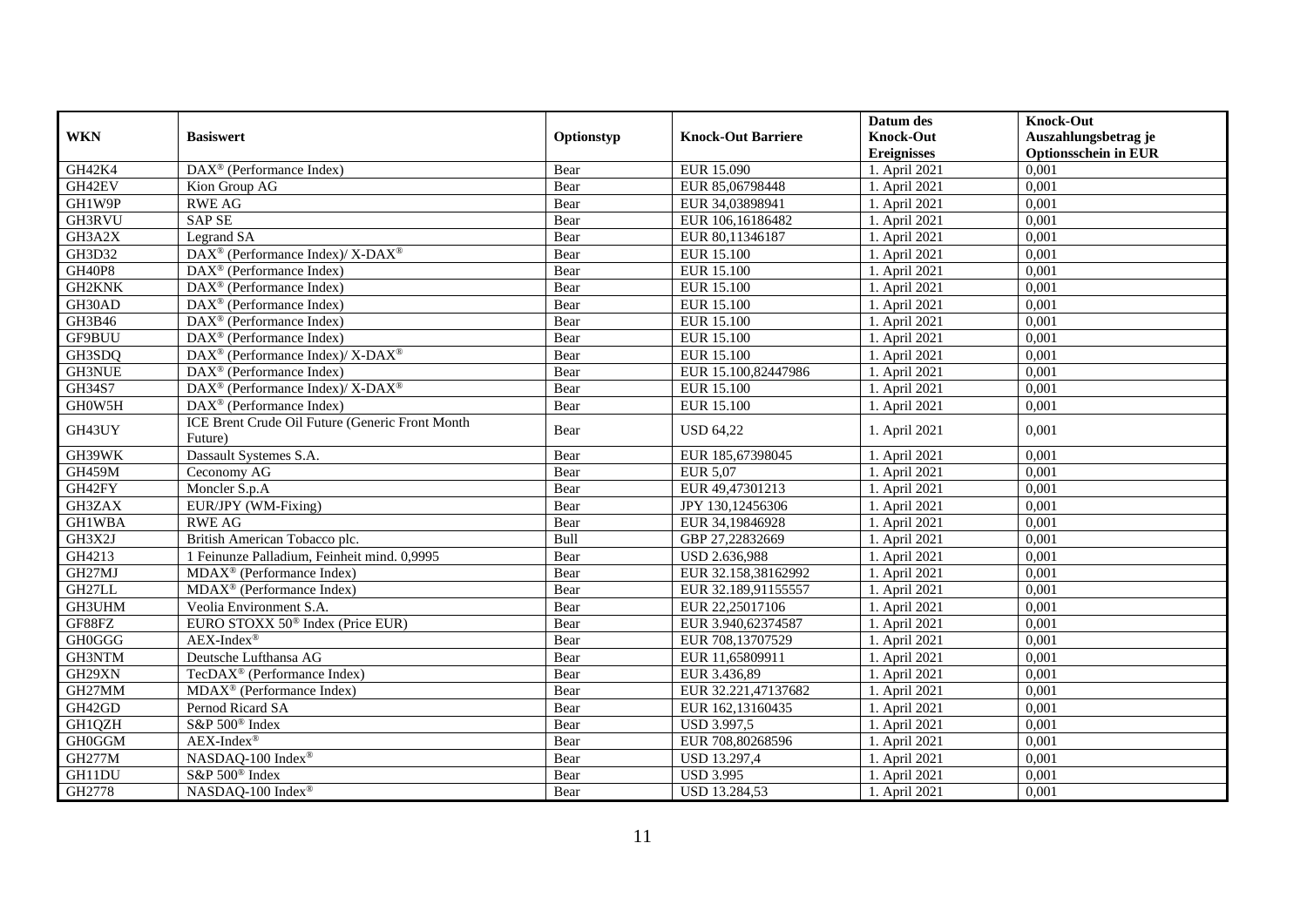|               |                                     |            |                           | Datum des          | <b>Knock-Out</b>            |
|---------------|-------------------------------------|------------|---------------------------|--------------------|-----------------------------|
| <b>WKN</b>    | <b>Basiswert</b>                    | Optionstyp | <b>Knock-Out Barriere</b> | <b>Knock-Out</b>   | Auszahlungsbetrag je        |
|               |                                     |            |                           | <b>Ereignisses</b> | <b>Optionsschein in EUR</b> |
| GH3D0V        | NASDAQ-100 Index®                   | Bear       | <b>USD 13.200</b>         | 1. April 2021      | 0,001                       |
| GH2QHV        | S&P 500 <sup>®</sup> Index          | Bear       | <b>USD 4.000</b>          | 1. April 2021      | 0,001                       |
| GH3D0W        | NASDAQ-100 Index®                   | Bear       | <b>USD 13.200</b>         | 1. April 2021      | 0,001                       |
| GH2QHW        | S&P 500 <sup>®</sup> Index          | Bear       | <b>USD 3.995</b>          | 1. April 2021      | 0,001                       |
| GH43XZ        | Dow Jones Industrial Average® Index | Bear       | <b>USD 33.080</b>         | 1. April 2021      | 0,001                       |
| GH3D0H        | NASDAQ-100 Index®                   | Bear       | <b>USD 13.260</b>         | 1. April 2021      | 0,001                       |
| <b>GH0VUW</b> | S&P 500 <sup>®</sup> Index          | Bear       | <b>USD 4.000</b>          | 1. April 2021      | 0,001                       |
| <b>GH43Y0</b> | Dow Jones Industrial Average® Index | Bear       | <b>USD 33.080</b>         | 1. April 2021      | 0,001                       |
| GH3D0J        | NASDAQ-100 Index®                   | Bear       | <b>USD 13.260</b>         | 1. April 2021      | 0,001                       |
| GH459P        | GlaxoSmithKline plc                 | Bull       | GBP 12,77                 | 1. April 2021      | 0,001                       |
| GH3D4H        | S&P 500 <sup>®</sup> Index          | Bear       | USD 3.997,5               | 1. April 2021      | 0,001                       |
| GH3D0B        | NASDAQ-100 Index®                   | Bear       | <b>USD 13.290</b>         | 1. April 2021      | 0,001                       |
| GH2SVL        | Autodesk, Inc.                      | Bear       | USD 280,40701611          | 1. April 2021      | 0,001                       |
| GH3D0C        | NASDAQ-100 Index®                   | Bear       | <b>USD 13.290</b>         | 1. April 2021      | 0,001                       |
| GH39WC        | ServiceNow Inc                      | Bear       | USD 508,10638478          | 1. April 2021      | 0,001                       |
| GH2SVP        | Autodesk, Inc.                      | Bear       | USD 283,99240154          | 1. April 2021      | 0,001                       |
| GH1ZU8        | Applied Materials, Inc.             | Bear       | USD 137,71259529          | 1. April 2021      | 0,001                       |
| GH45GU        | Square Inc                          | Bear       | <b>USD 225.11</b>         | 1. April 2021      | 0.001                       |
| GH3D0F        | NASDAQ-100 Index®                   | Bear       | <b>USD 13.270</b>         | 1. April 2021      | 0,001                       |
| GH2PPY        | Autodesk, Inc.                      | Bear       | USD 282,42607085          | 1. April 2021      | 0,001                       |
| GH45HW        | Square Inc                          | Bear       | <b>USD 226,17</b>         | 1. April 2021      | 0,001                       |
| GF6HCQ        | Straumann Holding AG                | Bear       | CHF 1.213,24486483        | 1. April 2021      | 0,001                       |
| GH3D0G        | NASDAQ-100 Index®                   | Bear       | <b>USD 13.270</b>         | 1. April 2021      | 0,001                       |
| GH42FT        | Paycom Software, Inc.               | Bear       | USD 381,82720699          | 1. April 2021      | 0,001                       |
| GH42GG        | UCB S.A.                            | Bull       | EUR 80,42651371           | 1. April 2021      | 0,001                       |
| GH45HY        | Square Inc                          | Bear       | <b>USD 213,51</b>         | 1. April 2021      | 0,001                       |
| GH42GM        | Paycom Software, Inc.               | Bear       | USD 376,07815244          | 1. April 2021      | 0,001                       |
| GH3D0R        | NASDAQ-100 Index®                   | Bear       | <b>USD 13.220</b>         | 1. April 2021      | 0,001                       |
| GH3A7C        | STMicroelectronics N.V.             | Bear       | EUR 33,10071686           | 1. April 2021      | 0,001                       |
| GH3VS2        | NASDAQ-100 Index®                   | Bear       | <b>USD 13.170</b>         | 1. April 2021      | 0,001                       |
| GH45FY        | Square Inc                          | Bear       | <b>USD 229,32</b>         | 1. April 2021      | 0,001                       |
| GH3D0S        | NASDAQ-100 Index®                   | Bear       | <b>USD 13.220</b>         | 1. April 2021      | 0.001                       |
| GH3VRZ        | NASDAQ-100 Index®                   | Bear       | <b>USD 13.180</b>         | 1. April 2021      | 0,001                       |
| GH45FZ        | Square Inc                          | Bear       | <b>USD 231,43</b>         | 1. April 2021      | 0,001                       |
| GH45GH        | Tesla Inc                           | Bear       | <b>USD 633,28</b>         | 1. April 2021      | 0,001                       |
| GH3D0M        | NASDAQ-100 Index®                   | Bear       | <b>USD 13.240</b>         | 1. April 2021      | 0,001                       |
| GH3VS0        | NASDAQ-100 Index®                   | Bear       | <b>USD 13.180</b>         | 1. April 2021      | 0,001                       |
| GH45H1        | Square Inc                          | Bear       | <b>USD 227,22</b>         | 1. April 2021      | 0,001                       |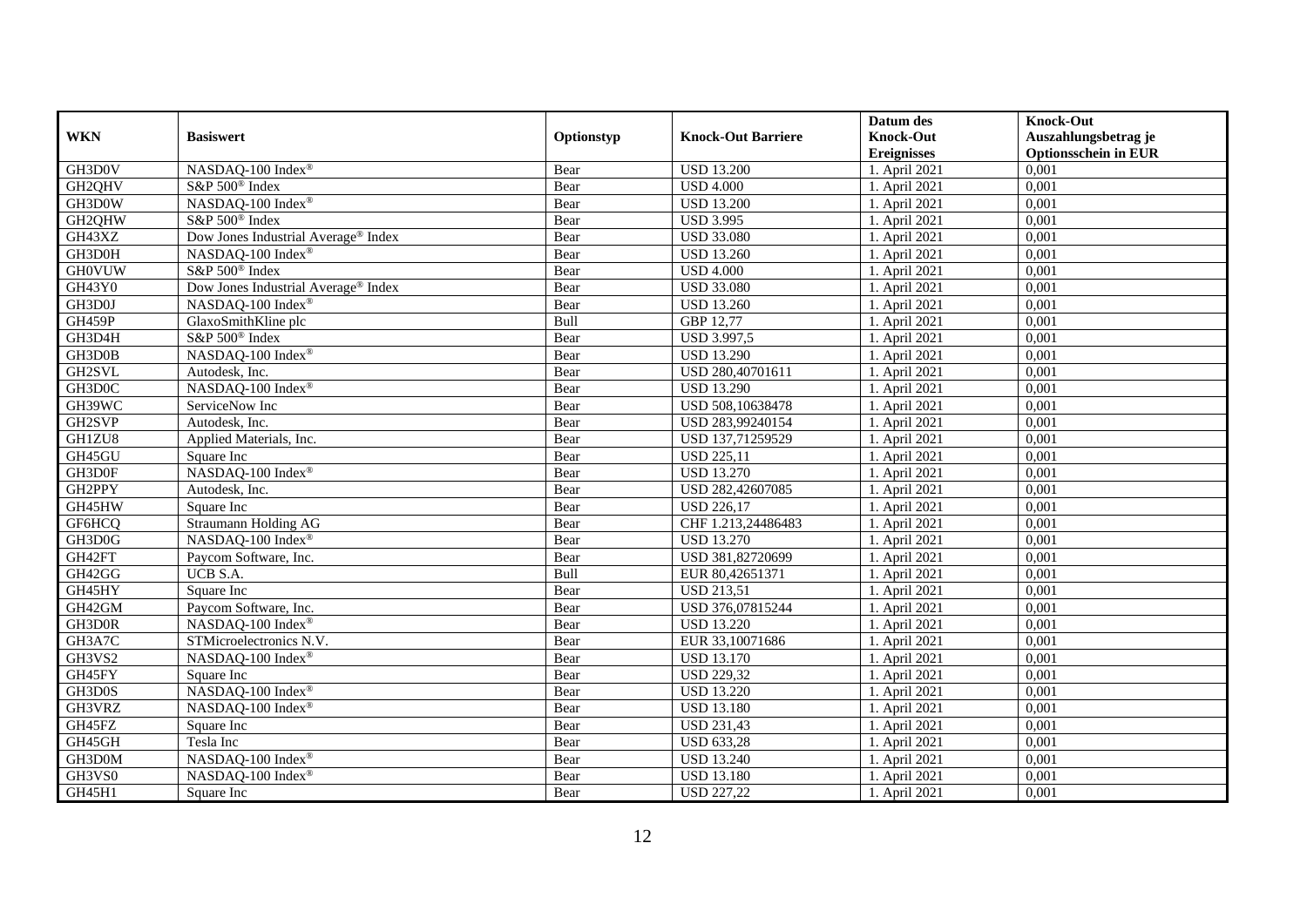|               |                                  |            |                           | Datum des          | <b>Knock-Out</b>            |
|---------------|----------------------------------|------------|---------------------------|--------------------|-----------------------------|
| <b>WKN</b>    | <b>Basiswert</b>                 | Optionstyp | <b>Knock-Out Barriere</b> | <b>Knock-Out</b>   | Auszahlungsbetrag je        |
|               |                                  |            |                           | <b>Ereignisses</b> | <b>Optionsschein in EUR</b> |
| GH45FU        | Tesla Inc                        | Bear       | <b>USD 673,95</b>         | 1. April 2021      | 0,001                       |
| GH3D0N        | NASDAQ-100 Index®                | Bear       | <b>USD 13.240</b>         | 1. April 2021      | 0,001                       |
| GH45GQ        | Square Inc                       | Bear       | <b>USD 218,78</b>         | 1. April 2021      | 0,001                       |
| GH3VS1        | NASDAQ-100 Index®                | Bear       | <b>USD 13.170</b>         | 1. April 2021      | 0,001                       |
| GH45FN        | Tesla Inc                        | Bear       | <b>USD 652,04</b>         | 1. April 2021      | 0,001                       |
| GH3D0D        | NASDAQ-100 Index®                | Bear       | <b>USD 13.280</b>         | 1. April 2021      | 0,001                       |
| GH3UK2        | Trip.com Group Limited           | Bear       | USD 40,57901664           | 1. April 2021      | 0,001                       |
| GF7Z8L        | Facebook, Inc.                   | Bear       | USD 300,3802668           | 1. April 2021      | 0,001                       |
| GH45GR        | Square Inc                       | Bear       | <b>USD 216,67</b>         | 1. April 2021      | 0,001                       |
| GH3L3B        | PayPal Holdings, Inc.            | Bear       | USD 247,46887826          | 1. April 2021      | 0,001                       |
| GH45FP        | Tesla Inc                        | Bear       | <b>USD 655,17</b>         | 1. April 2021      | 0,001                       |
| GH3D0E        | NASDAQ-100 Index®                | Bear       | <b>USD 13.280</b>         | 1. April 2021      | 0,001                       |
| GH3UK1        | Trip.com Group Limited           | Bear       | USD 40,21929129           | 1. April 2021      | 0.001                       |
| GH45HS        | Square Inc                       | Bear       | <b>USD 219,84</b>         | 1. April 2021      | 0,001                       |
| GH3UUV        | <b>Ballard Power Systems Inc</b> | Bear       | USD 24,90701946           | 1. April 2021      | 0,001                       |
| GH45FQ        | Tesla Inc                        | Bear       | <b>USD 648,91</b>         | 1. April 2021      | 0,001                       |
| GH3L3E        | PayPal Holdings, Inc.            | Bear       | USD 248,68788754          | 1. April 2021      | 0,001                       |
| GH3D0T        | NASDAO-100 Index®                | Bear       | <b>USD 13.210</b>         | 1. April 2021      | 0.001                       |
| GH393Q        | Thermo Fisher Scientific, Inc.   | Bear       | USD 461,95930138          | 1. April 2021      | 0,001                       |
| GH45HT        | Square Inc                       | Bear       | <b>USD 221,94</b>         | 1. April 2021      | 0,001                       |
| <b>GF1BWN</b> | S&P 500 <sup>®</sup> Index       | Bear       | USD 3.994,29535388        | 1. April 2021      | 0,001                       |
| GH3UVW        | <b>Ballard Power Systems Inc</b> | Bear       | USD 24,69746521           | 1. April 2021      | 0,001                       |
| GH45FR        | Tesla Inc                        | Bear       | <b>USD 658,29</b>         | 1. April 2021      | 0,001                       |
| GH3L3G        | PayPal Holdings, Inc.            | Bear       | USD 249,90689684          | 1. April 2021      | 0,001                       |
| GH3D0U        | NASDAQ-100 Index®                | Bear       | <b>USD 13.210</b>         | 1. April 2021      | 0,001                       |
| GH45HE        | Square Inc                       | Bear       | <b>USD 228,27</b>         | 1. April 2021      | 0,001                       |
| GC7B6M        | Lam Research Corporation         | Bear       | USD 609,08536778          | 1. April 2021      | 0,001                       |
| GH45FS        | Tesla Inc                        | Bear       | <b>USD 664,55</b>         | 1. April 2021      | 0,001                       |
| GH3D0K        | NASDAQ-100 Index®                | Bear       | <b>USD 13.250</b>         | 1. April 2021      | 0,001                       |
| <b>GF78P8</b> | S&P 500 <sup>®</sup> Index       | Bear       | USD 3.999,80094588        | 1. April 2021      | 0,001                       |
| GH45GN        | Square Inc                       | Bear       | <b>USD 214,57</b>         | 1. April 2021      | 0,001                       |
| GH45FT        | Tesla Inc                        | Bear       | <b>USD 667,69</b>         | 1. April 2021      | 0.001                       |
| GF55QC        | Facebook, Inc.                   | Bear       | USD 301,00024193          | 1. April 2021      | 0,001                       |
| GH3D0L        | NASDAQ-100 Index®                | Bear       | <b>USD 13.250</b>         | 1. April 2021      | 0,001                       |
| GH45GP        | Square Inc                       | Bear       | <b>USD 215,62</b>         | 1. April 2021      | 0,001                       |
| GH45G5        | Tesla Inc                        | Bear       | <b>USD 670,82</b>         | 1. April 2021      | 0,001                       |
| GH3D0P        | NASDAQ-100 Index®                | Bear       | <b>USD 13.230</b>         | 1. April 2021      | 0,001                       |
| GH45HD        | Square Inc                       | Bear       | <b>USD 230,38</b>         | 1. April 2021      | 0,001                       |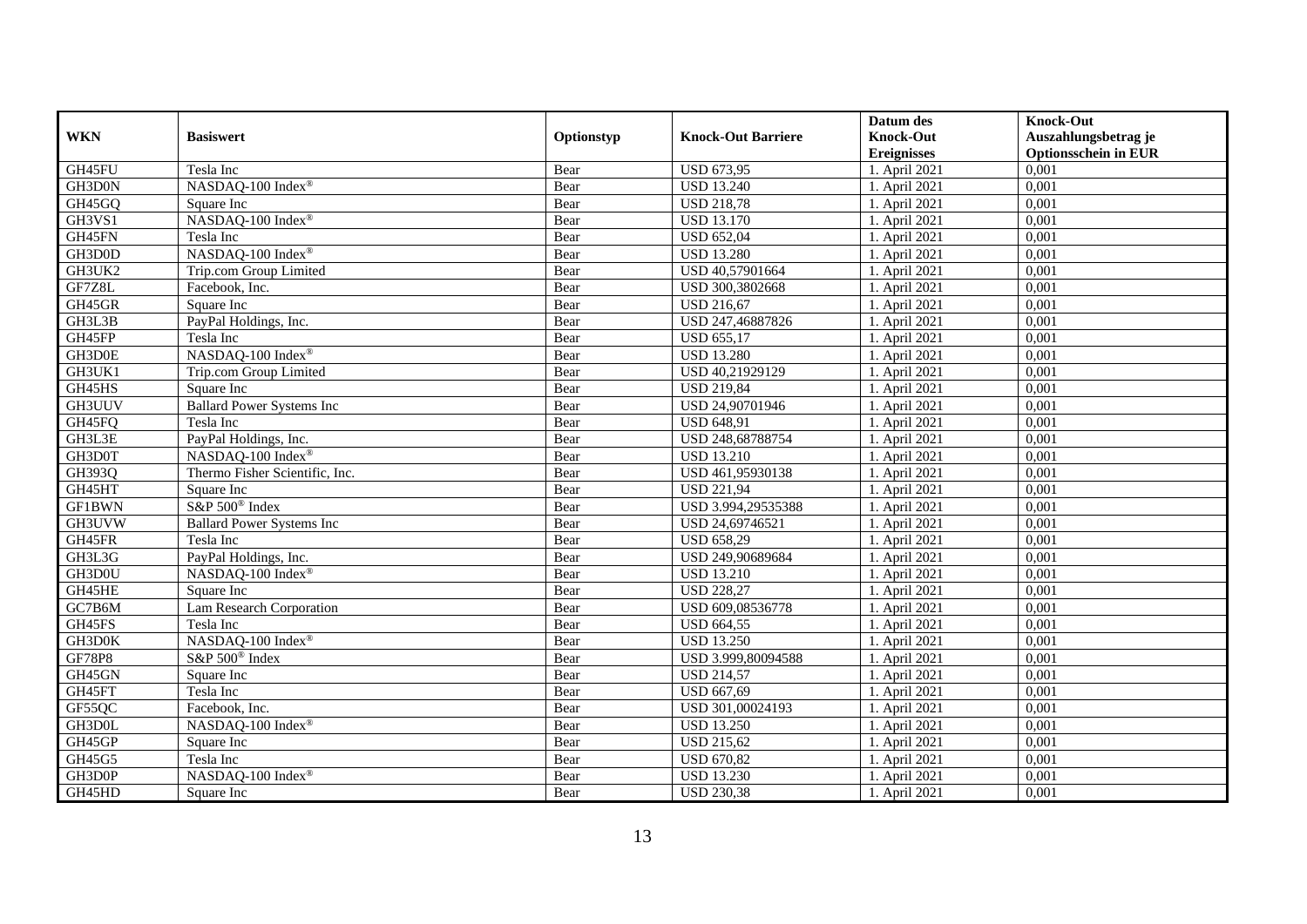|               |                                                 |            |                           | Datum des          | <b>Knock-Out</b>            |
|---------------|-------------------------------------------------|------------|---------------------------|--------------------|-----------------------------|
| <b>WKN</b>    | <b>Basiswert</b>                                | Optionstyp | <b>Knock-Out Barriere</b> | <b>Knock-Out</b>   | Auszahlungsbetrag je        |
|               |                                                 |            |                           | <b>Ereignisses</b> | <b>Optionsschein in EUR</b> |
| GF67A8        | Facebook, Inc.                                  | Bear       | USD 299,52625074          | 1. April 2021      | 0,001                       |
| GH45GJ        | Tesla Inc                                       | Bear       | <b>USD 636,41</b>         | 1. April 2021      | 0,001                       |
| GH3D0Q        | NASDAQ-100 Index®                               | Bear       | <b>USD 13.230</b>         | 1. April 2021      | 0,001                       |
| GH38WU        | <b>BioNTech SE - ADR</b>                        | Bear       | USD 112,63257566          | 1. April 2021      | 0,001                       |
| GH3L2F        | Square Inc                                      | Bear       | USD 234,0396059           | 1. April 2021      | 0.001                       |
| GH3UWG        | 1 Feinunze Platin, Feinheit mind. 0,9995        | Bear       | USD 1.203,149             | 1. April 2021      | 0,001                       |
| GH45G3        | Tesla Inc                                       | Bear       | <b>USD 645,79</b>         | 1. April 2021      | 0,001                       |
| GH3D0X        | NASDAQ-100 Index®                               | Bear       | <b>USD 13.190</b>         | 1. April 2021      | 0,001                       |
| GH452J        | 1 Feinunze Silber, Feinheit mind. 0,999         | Bear       | USD 24,58587364           | 1. April 2021      | 0,001                       |
| GH45GS        | Square Inc                                      | Bear       | <b>USD 220,89</b>         | 1. April 2021      | 0,001                       |
| GH3RVQ        | BioNTech SE - ADR                               | Bear       | USD 111,77295181          | 1. April 2021      | 0.001                       |
| GH4528        | 1 Feinunze Gold, Feinheit mind. 0,995, LBMA     | Bear       | USD 1.723,35290009        | 1. April 2021      | 0,001                       |
| GH45GM        | Tesla Inc                                       | Bear       | <b>USD 639,53</b>         | 1. April 2021      | 0,001                       |
| GH3D0Y        | NASDAQ-100 Index®                               | Bear       | <b>USD 13.190</b>         | 1. April 2021      | 0,001                       |
| <b>GH452R</b> | 1 Feinunze Silber, Feinheit mind. 0,999         | Bear       | USD 24,52542688           | 1. April 2021      | 0,001                       |
| GH45GT        | Square Inc                                      | Bear       | <b>USD 217,73</b>         | 1. April 2021      | 0,001                       |
| GH38YD        | BioNTech SE - ADR                               | Bear       | USD 111,05813109          | 1. April 2021      | 0,001                       |
| GH45HR        | Tesla Inc                                       | Bear       | <b>USD 642,66</b>         | 1. April 2021      | 0,001                       |
| GH392Q        | Intuitive Surgical, Inc.                        | Bear       | USD 747,74126613          | 1. April 2021      | 0,001                       |
| GH452G        | 1 Feinunze Silber, Feinheit mind. 0,999         | Bear       | USD 24,64626              | 1. April 2021      | 0,001                       |
| GH3L0L        | Square Inc                                      | Bear       | USD 232,89117805          | 1. April 2021      | 0,001                       |
| GH45GE        | Tesla Inc                                       | Bear       | <b>USD 661,43</b>         | 1. April 2021      | 0,001                       |
| GH392M        | Intuitive Surgical, Inc.                        | Bear       | USD 744,07684667          | 1. April 2021      | 0,001                       |
| GH45GX        | Square Inc                                      | Bear       | <b>USD 224,05</b>         | 1. April 2021      | 0,001                       |
| GH45GY        | Square Inc                                      | Bear       | <b>USD 223</b>            | 1. April 2021      | 0.001                       |
| GH3L0P        | Square Inc                                      | Bear       | USD 235,18803373          | 1. April 2021      | 0,001                       |
| GH29YM        | Adobe Inc.                                      | Bear       | USD 483,66484198          | 1. April 2021      | 0,001                       |
| GH3RVV        | <b>SAP SE</b>                                   | Bear       | EUR 106,68133568          | 1. April 2021      | 0,001                       |
| GH43Y1        | Dow Jones Industrial Average® Index             | Bull       | <b>USD 33.050</b>         | 1. April 2021      | 0,001                       |
| GH2QBS        | NASDAO-100 Index®                               | Bear       | <b>USD 13.300</b>         | 1. April 2021      | 0,001                       |
| GH1WGN        | Applied Materials, Inc.                         | Bear       | USD 141,03006342          | 1. April 2021      | 0,001                       |
| GH43Y2        | Dow Jones Industrial Average <sup>®</sup> Index | Bull       | <b>USD 33.050</b>         | 1. April 2021      | 0.001                       |
| GH2QBR        | NASDAQ-100 Index®                               | Bear       | <b>USD 13.300</b>         | 1. April 2021      | 0,001                       |
| <b>GH0GGN</b> | $AEX-Index^{\circledR}$                         | Bear       | EUR 709,44842765          | 1. April 2021      | 0,001                       |
| GH43Y3        | Dow Jones Industrial Average® Index             | Bull       | <b>USD 33.040</b>         | 1. April 2021      | 0,001                       |
| GH3NRB        | Xilinx Inc.                                     | Bear       | USD 128,05017474          | 1. April 2021      | 0,001                       |
| GH43Y4        | Dow Jones Industrial Average <sup>®</sup> Index | Bull       | <b>USD 33.040</b>         | 1. April 2021      | 0,001                       |
| GH43Y5        | Dow Jones Industrial Average® Index             | Bull       | <b>USD 33.020</b>         | 1. April 2021      | 0,001                       |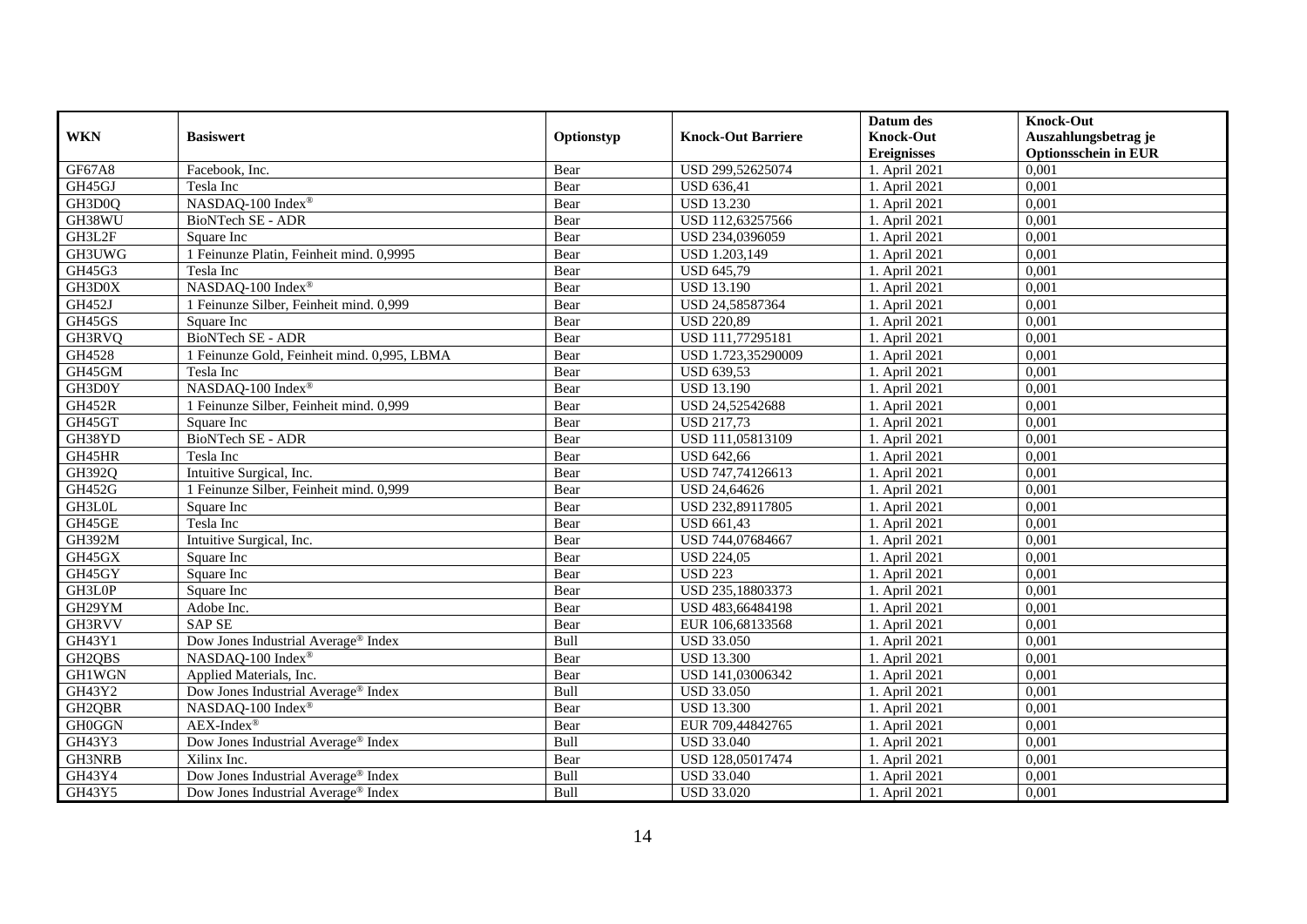|               |                                             |            |                           | Datum des          | <b>Knock-Out</b>            |
|---------------|---------------------------------------------|------------|---------------------------|--------------------|-----------------------------|
| <b>WKN</b>    | <b>Basiswert</b>                            | Optionstyp | <b>Knock-Out Barriere</b> | <b>Knock-Out</b>   | Auszahlungsbetrag je        |
|               |                                             |            |                           | <b>Ereignisses</b> | <b>Optionsschein in EUR</b> |
| <b>GH392S</b> | Intuitive Surgical, Inc.                    | Bear       | USD 751,39570081          | 1. April 2021      | 0,001                       |
| GH29XP        | TecDAX <sup>®</sup> (Performance Index)     | Bear       | EUR 3.440,26              | $1.$ April 2021    | 0,001                       |
| GH43Y6        | Dow Jones Industrial Average® Index         | Bull       | <b>USD 33.020</b>         | 1. April 2021      | 0,001                       |
| GF8BZ1        | Infineon Technologies AG                    | Bear       | EUR 36,91255902           | 1. April 2021      | 0,001                       |
| GH1QZF        | S&P 500 <sup>®</sup> Index                  | Bear       | <b>USD 4.002,5</b>        | 1. April 2021      | 0,001                       |
| GH2QBQ        | NASDAQ-100 Index®                           | Bear       | <b>USD 13.310</b>         | 1. April 2021      | 0,001                       |
| GH27LK        | MDAX <sup>®</sup> (Performance Index)       | Bear       | EUR 32.252,97140682       | 1. April 2021      | 0,001                       |
| GH43Y7        | Dow Jones Industrial Average® Index         | Bull       | <b>USD 33.000</b>         | 1. April 2021      | 0,001                       |
| GH0GJ2        | $AEX-Index^{\circledR}$                     | Bear       | EUR 710,10410381          | 1. April 2021      | 0,001                       |
| GF1BWM        | S&P 500 <sup>®</sup> Index                  | Bear       | USD 4.004,12017594        | 1. April 2021      | 0,001                       |
| GH2ADE        | NASDAQ-100 Index®                           | Bear       | <b>USD 13.310</b>         | 1. April 2021      | 0.001                       |
| GH3D4G        | S&P 500 <sup>®</sup> Index                  | Bear       | <b>USD 4.002,5</b>        | 1. April 2021      | 0,001                       |
| <b>GH43Y8</b> | Dow Jones Industrial Average® Index         | Bull       | <b>USD 33.000</b>         | 1. April 2021      | 0,001                       |
| GH2796        | NASDAQ-100 Index®                           | Bear       | USD 13.310,32             | 1. April 2021      | 0,001                       |
| GH2QBP        | NASDAQ-100 Index®                           | Bear       | <b>USD 13.320</b>         | 1. April 2021      | 0,001                       |
| GH452K        | 1 Feinunze Silber, Feinheit mind. 0,999     | Bear       | USD 24,767075             | 1. April 2021      | 0,001                       |
| GH2PRS        | ANSYS Inc.                                  | Bear       | USD 350,21965642          | 1. April 2021      | 0,001                       |
| GH3UWD        | 1 Feinunze Platin, Feinheit mind. 0,9995    | Bear       | <b>USD 1.206,087</b>      | 1. April 2021      | 0,001                       |
| GH3X1K        | American Water Works Co Inc                 | Bear       | USD 151,23886053          | 1. April 2021      | 0,001                       |
| GH39WL        | Dassault Systemes S.A.                      | Bear       | EUR 187,62066718          | 1. April 2021      | 0,001                       |
| GH23GT        | NASDAO-100 Index®                           | Bear       | <b>USD 13.320</b>         | 1. April 2021      | 0.001                       |
| GH452F        | 1 Feinunze Silber, Feinheit mind. 0,999     | Bear       | USD 24,70672187           | 1. April 2021      | 0,001                       |
| GH4516        | 1 Feinunze Gold, Feinheit mind. 0,995, LBMA | Bear       | USD 1.727,562675          | 1. April 2021      | 0,001                       |
| GH3RVS        | <b>BioNTech SE - ADR</b>                    | Bear       | USD 113,37013607          | 1. April 2021      | 0,001                       |
| GH2PRX        | ANSYS Inc.                                  | Bear       | USD 356,23128364          | 1. April 2021      | 0.001                       |
| GH2PKL        | Nvidia Corporation                          | Bear       | USD 547,15682644          | 1. April 2021      | 0,001                       |
| GH3UJX        | Delta Air Lines, Inc.                       | Bear       | USD 49,03256208           | 1. April 2021      | 0,001                       |
| GH3L3D        | PayPal Holdings, Inc.                       | Bear       | USD 251,12590614          | 1. April 2021      | 0,001                       |
| GH3L0Q        | Square Inc                                  | Bear       | USD 236,33646156          | 1. April 2021      | 0,001                       |
| GH390F        | Salesforce.com, Inc.                        | Bear       | USD 218,26900631          | 1. April 2021      | 0,001                       |
| GH29YN        | Adobe Inc.                                  | Bear       | USD 486,02607807          | 1. April 2021      | 0,001                       |
| <b>GH1HDL</b> | <b>KLA</b> Corporation                      | Bear       | USD 344,40151608          | 1. April 2021      | 0.001                       |
| GH3A6M        | MSCI Inc.                                   | Bear       | USD 429,2675454           | 1. April 2021      | 0,001                       |
| GH3URD        | Visa Inc. - Class A                         | Bear       | USD 215,57832536          | 1. April 2021      | 0,001                       |
| GH2QHU        | S&P 500 <sup>®</sup> Index                  | Bear       | <b>USD 4.005</b>          | 1. April 2021      | 0,001                       |
| <b>GH0YBU</b> | CAC 40 <sup>®</sup> Index                   | Bear       | EUR 6.101,1               | 1. April 2021      | 0,001                       |
| GH29XQ        | TecDAX <sup>®</sup> (Performance Index)     | Bear       | EUR 3.443,62              | 1. April 2021      | 0,001                       |
| GH11DT        | S&P 500 <sup>®</sup> Index                  | Bear       | <b>USD 4.005</b>          | 1. April 2021      | 0,001                       |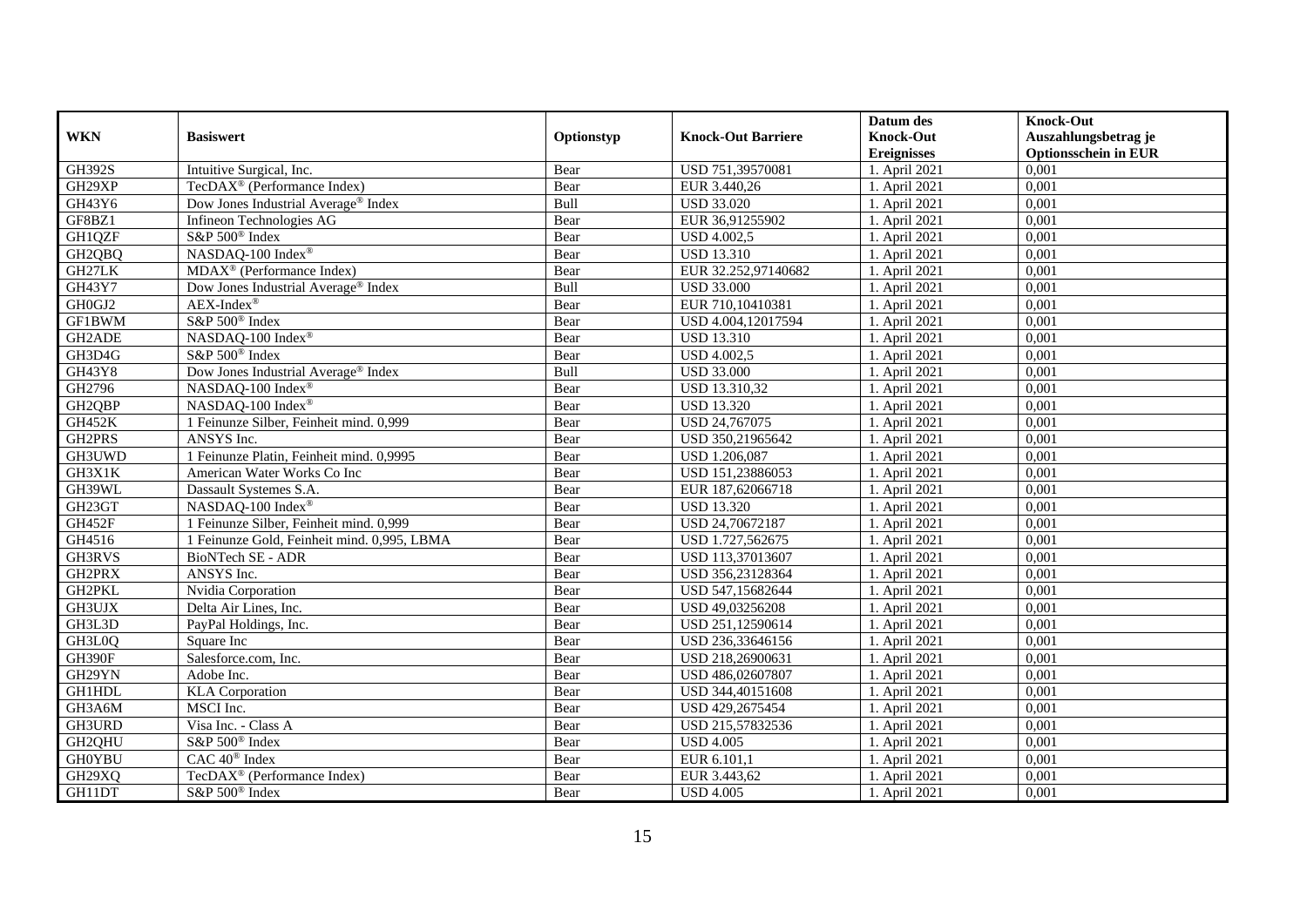|               |                                                              |            |                           | Datum des          | <b>Knock-Out</b>            |
|---------------|--------------------------------------------------------------|------------|---------------------------|--------------------|-----------------------------|
| <b>WKN</b>    | <b>Basiswert</b>                                             | Optionstyp | <b>Knock-Out Barriere</b> | <b>Knock-Out</b>   | Auszahlungsbetrag je        |
|               |                                                              |            |                           | <b>Ereignisses</b> | <b>Optionsschein in EUR</b> |
| <b>GH279E</b> | NASDAQ-100 Index®                                            | Bear       | USD 13.323,13             | 1. April 2021      | 0,001                       |
| GF7ZBR        | EURO STOXX 50 <sup>®</sup> Index (Price EUR)                 | Bear       | EUR 3.945,58162699        | 1. April 2021      | 0,001                       |
| GH27LP        | MDAX <sup>®</sup> (Performance Index)                        | Bear       | EUR 32.284,35185433       | 1. April 2021      | 0,001                       |
| GH36GY        | DAX <sup>®</sup> (Performance Index)/ X-DAX <sup>®</sup>     | Bear       | EUR 15.104,99904077       | 1. April 2021      | 0,001                       |
| GH3L3C        | PayPal Holdings, Inc.                                        | Bear       | USD 252,33492354          | 1. April 2021      | 0,001                       |
| GH3A6L        | MSCI Inc.                                                    | Bear       | USD 435,65708956          | 1. April 2021      | 0,001                       |
| <b>GH392R</b> | Intuitive Surgical, Inc.                                     | Bear       | USD 755,05013548          | 1. April 2021      | 0,001                       |
| GH3H7F        | IQVIA Holdings Inc.                                          | Bear       | USD 195,49809859          | 1. April 2021      | 0,001                       |
| GH302V        | <b>Microsoft Corporation</b>                                 | Bear       | USD 241,55201274          | 1. April 2021      | 0,001                       |
| GH3URH        | Visa Inc. - Class A                                          | Bear       | USD 217,6673401           | 1. April 2021      | 0,001                       |
| GH3UTT        | Visa Inc. - Class A                                          | Bear       | USD 216,62783038          | 1. April 2021      | 0,001                       |
| GC9X3N        | Marsh & McLennan Companies Inc                               | Bear       | USD 122,34635846          | 1. April 2021      | 0,001                       |
| GH42K3        | $\overline{\text{DAX}}^{\textcircled{}}$ (Performance Index) | Bear       | EUR 15.110                | 1. April 2021      | 0,001                       |
| <b>GH0GGL</b> | $AEX-Index^{\circledR}$                                      | Bear       | EUR 710,77964891          | 1. April 2021      | 0,001                       |
| GH3A14        | Copart Inc.                                                  | Bear       | USD 111,58411141          | 1. April 2021      | 0,001                       |
| GH42JZ        | DAX <sup>®</sup> (Performance Index)                         | Bear       | EUR 15.110                | 1. April 2021      | 0,001                       |
| GH42K0        | $DAX^{\circledR}$ (Performance Index)                        | Bear       | EUR 15.110                | 1. April 2021      | 0,001                       |
| GH42K1        | $DAX^{\circledR}$ (Performance Index)                        | Bear       | EUR 15.110                | 1. April 2021      | 0,001                       |
| GD3B5B        | DAX <sup>®</sup> (Performance Index)                         | Bear       | EUR 15.109,00086028       | 1. April 2021      | 0,001                       |
| GH42K2        | $DAX^{\circledast}$ (Performance Index)                      | Bear       | EUR 15.110                | 1. April 2021      | 0,001                       |
| GD8D67        | $DAX^{\circledast}$ (Performance Index)                      | Bear       | EUR 15.105,12048422       | 1. April 2021      | 0.001                       |
| <b>GH420R</b> | 1 Feinunze Palladium, Feinheit mind. 0,9995                  | Bear       | USD 2.649,89              | 1. April 2021      | 0.001                       |
| GH2ZVF        | Cancom SE                                                    | Bull       | EUR 48,46545411           | 1. April 2021      | 0,001                       |
| GH45A3        | <b>BHP</b> Group PLC                                         | Bull       | GBP 20,72                 | 1. April 2021      | 0,001                       |
| GH39YY        | Intuit Inc.                                                  | Bear       | USD 396,61818301          | 1. April 2021      | 0,001                       |
| GH43UW        | Cotton No. 2 Future (Generic Front Month Future)             | Bull       | $USD$ 0,8                 | 1. April 2021      | 0,001                       |
| GH3D0A        | NASDAQ-100 Index®                                            | Bear       | <b>USD 13.330</b>         | 1. April 2021      | 0,001                       |
| GH1QZD        | S&P 500 <sup>®</sup> Index                                   | Bear       | <b>USD 4.007,5</b>        | 1. April 2021      | 0,001                       |
| GH1W9Q        | <b>RWE AG</b>                                                | Bear       | EUR 34,35794919           | 1. April 2021      | 0,001                       |
| GH36Q9        | <b>OUALCOMM</b> Incorporated                                 | Bear       | USD 135,54646218          | 1. April 2021      | 0.001                       |
| GH23GR        | NASDAQ-100 Index®                                            | Bear       | <b>USD 13.330</b>         | 1. April 2021      | 0,001                       |
| GH1GH4        | Akzo Nobel N.V.                                              | Bear       | EUR 96,74671707           | 1. April 2021      | 0,001                       |
| <b>GH1ZVR</b> | ASML Holding N.V.                                            | Bear       | EUR 535,71290078          | 1. April 2021      | 0,001                       |
| GH420P        | 1 Feinunze Palladium, Feinheit mind. 0,9995                  | Bear       | USD 2.662,801             | 1. April 2021      | 0,001                       |
| <b>GH3UXB</b> | 1 Feinunze Platin, Feinheit mind. 0,9995                     | Bear       | USD 1.209,021             | 1. April 2021      | 0,001                       |
| GH3D4F        | S&P 500 <sup>®</sup> Index                                   | Bear       | <b>USD 4.007,5</b>        | 1. April 2021      | 0,001                       |
| GH36QA        | <b>QUALCOMM</b> Incorporated                                 | Bear       | USD 136,19486665          | 1. April 2021      | 0,001                       |
| GH3UWA        | 1 Feinunze Platin, Feinheit mind. 0,9995                     | Bear       | <b>USD 1.211,95</b>       | 1. April 2021      | 0,001                       |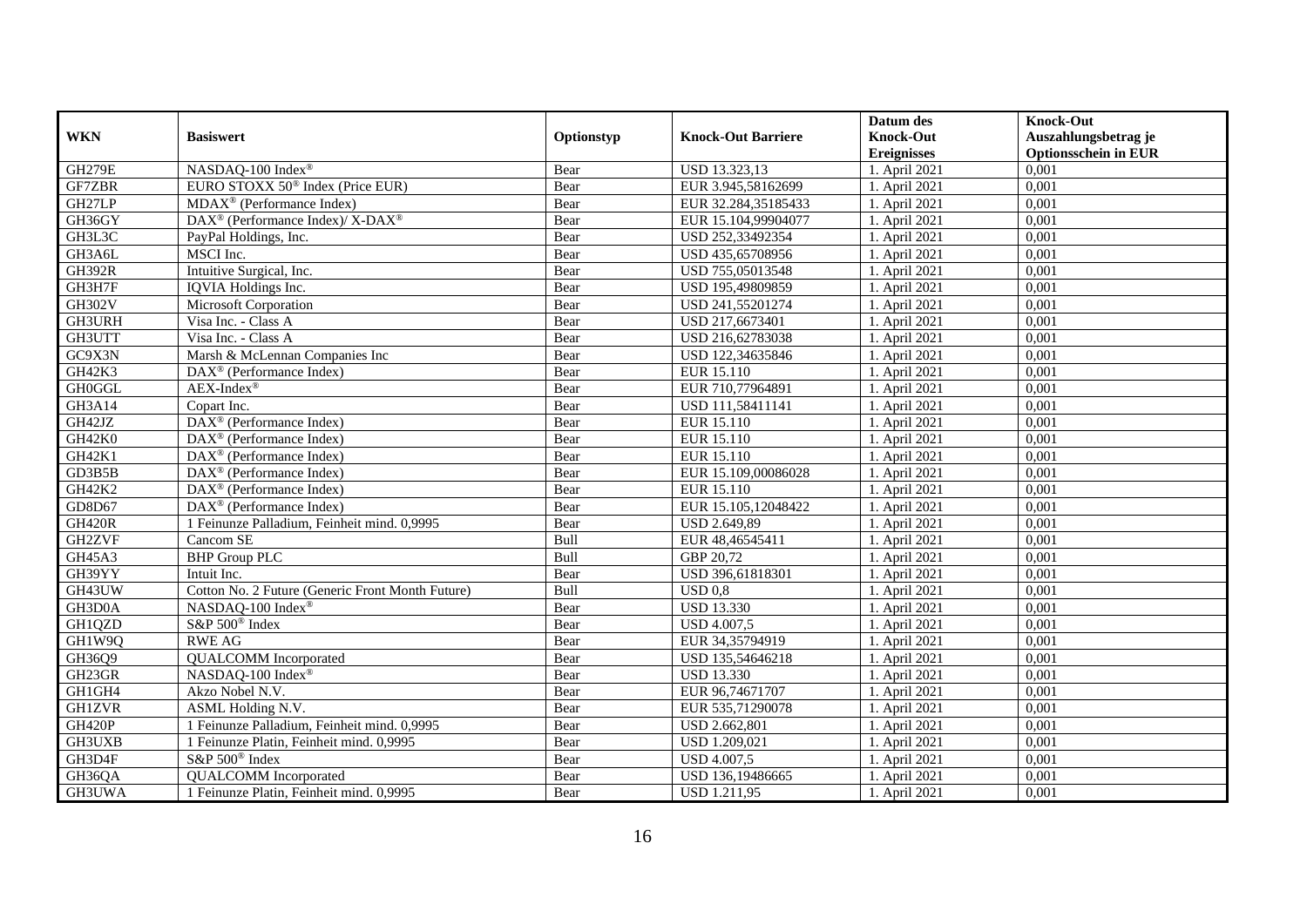|                                 |                                                                          |            |                           | Datum des          | <b>Knock-Out</b>            |
|---------------------------------|--------------------------------------------------------------------------|------------|---------------------------|--------------------|-----------------------------|
| <b>WKN</b>                      | <b>Basiswert</b>                                                         | Optionstyp | <b>Knock-Out Barriere</b> | <b>Knock-Out</b>   | Auszahlungsbetrag je        |
|                                 |                                                                          |            |                           | <b>Ereignisses</b> | <b>Optionsschein in EUR</b> |
|                                 | 10-Year U.S. Treasury Note Future (Generic Front                         |            |                           |                    |                             |
| GH43V1                          | Month Future)                                                            | Bear       | <b>USD 131.5</b>          | 1. April 2021      | 0.001                       |
| GH45AJ                          | Ceconomy AG                                                              | Bear       | EUR 5,12                  | 1. April 2021      | 0,001                       |
| GH3NGC                          | Booking Holdings Inc.                                                    | Bear       | USD 2.383,08227828        | 1. April 2021      | 0,001                       |
| <b>GH452L</b>                   | 1 Feinunze Silber, Feinheit mind. 0,999                                  | Bear       | USD 24,82754895           | 1. April 2021      | 0,001                       |
| GB59QP                          | DAX <sup>®</sup> (Performance Index)/ X-DAX <sup>®</sup>                 | Bear       | EUR 15.114,5271712        | 1. April 2021      | 0,001                       |
| GH1QZB                          | S&P 500 <sup>®</sup> Index                                               | Bear       | <b>USD 4.012,5</b>        | 1. April 2021      | 0,001                       |
| GH43XV                          | Dow Jones Industrial Average® Index                                      | Bear       | <b>USD 33.150</b>         | 1. April 2021      | 0,001                       |
| GH36GZ                          | DAX <sup>®</sup> (Performance Index)/ X-DAX <sup>®</sup>                 | Bear       | EUR 15.126,5660909        | 1. April 2021      | 0,001                       |
| GH36Q0                          | <b>OUALCOMM</b> Incorporated                                             | Bear       | USD 136,83329569          | 1. April 2021      | 0,001                       |
| GH3XD8                          | DAX <sup>®</sup> (Performance Index)/ X-DAX <sup>®</sup>                 | Bear       | EUR 15.118,35339784       | 1. April 2021      | 0,001                       |
| GH43XW                          | Dow Jones Industrial Average <sup>®</sup> Index                          | Bear       | <b>USD 33.150</b>         | 1. April 2021      | 0,001                       |
| GH2QHT                          | S&P 500 <sup>®</sup> Index                                               | Bear       | <b>USD 4.010</b>          | 1. April 2021      | 0,001                       |
| GF74DS                          | S&P 500 <sup>®</sup> Index                                               | Bear       | USD 4.010,96794272        | 1. April 2021      | 0,001                       |
| GH2PJA                          | Nvidia Corporation                                                       | Bear       | USD 549,86537632          | 1. April 2021      | 0,001                       |
| GH43XX                          | Dow Jones Industrial Average® Index                                      | Bear       | <b>USD 33.120</b>         | 1. April 2021      | 0,001                       |
| GH1HB8                          | BlackRock, Inc.                                                          | Bear       | USD 765,48865324          | 1. April 2021      | 0,001                       |
| <b>GH0VUV</b>                   | S&P 500 <sup>®</sup> Index                                               | Bear       | <b>USD 4.010</b>          | 1. April 2021      | 0,001                       |
| GH43XY                          | Dow Jones Industrial Average® Index                                      | Bear       | <b>USD 33.120</b>         | 1. April 2021      | 0,001                       |
| GH3D4E                          | S&P 500 <sup>®</sup> Index                                               | Bear       | <b>USD 4.012,5</b>        | 1. April 2021      | 0.001                       |
| GH2PJN                          | Nvidia Corporation                                                       | Bear       | USD 552,56396827          | 1. April 2021      | 0,001                       |
| GH451W                          | 1 Feinunze Silber, Feinheit mind. 0,999                                  | Bear       | USD 24,8879625            | 1. April 2021      | 0,001                       |
| <b>GH451V</b>                   | 1 Feinunze Silber, Feinheit mind. 0,999                                  | Bear       | USD 24,94827787           | 1. April 2021      | 0,001                       |
| GH4125                          | NYMEX Light, Sweet Crude Oil Future (Generic Front<br>Month Future)      | Bear       | <b>USD 61,4</b>           | 1. April 2021      | 0,001                       |
| GH43UX                          | ICE Brent Crude Oil Future (Generic Front Month<br>Future)               | Bear       | <b>USD 64,72</b>          | 1. April 2021      | 0,001                       |
| GH36PR                          | <b>QUALCOMM</b> Incorporated                                             | Bear       | USD 137,4717247           | 1. April 2021      | 0,001                       |
| GH3A2B                          | Copart Inc.                                                              | Bear       | USD 112,75195656          | 1. April 2021      | 0,001                       |
| GH3NH2                          | American Express Company                                                 | Bear       | USD 144,57769303          | 1. April 2021      | 0,001                       |
| GH36GX                          | $DAX^{\circledast}$ (Performance Index)/ X-DAX <sup>®</sup>              | Bear       | EUR 15.148,29282304       | 1. April 2021      | 0.001                       |
| GH3XD9                          | $\overline{\text{DAX}^{\otimes}}$ (Performance Index)/X-DAX <sup>®</sup> | Bear       | EUR 15.140,31028821       | 1. April 2021      | 0,001                       |
| GH11DS                          | S&P 500 <sup>®</sup> Index                                               | Bear       | <b>USD 4.015</b>          | 1. April 2021      | 0,001                       |
| GH36H1                          | DAX <sup>®</sup> (Performance Index)/X-DAX <sup>®</sup>                  | Bear       | EUR 15.155,58829445       | 1. April 2021      | 0,001                       |
| GH3A3Q                          | Microchip Technology Incorporated                                        | Bear       | USD 160,1145658           | 1. April 2021      | 0.001                       |
| GH <sub>2</sub> QH <sub>S</sub> | S&P 500 <sup>®</sup> Index                                               | Bear       | <b>USD 4.015</b>          | 1. April 2021      | 0,001                       |
| GH38X2                          | BioNTech SE - ADR                                                        | Bear       | USD 113,95789925          | 1. April 2021      | 0,001                       |
| GF8AXN                          | DAX <sup>®</sup> (Performance Index)/ X-DAX <sup>®</sup>                 | Bear       | EUR 15.164,56326249       | 1. April 2021      | 0,001                       |